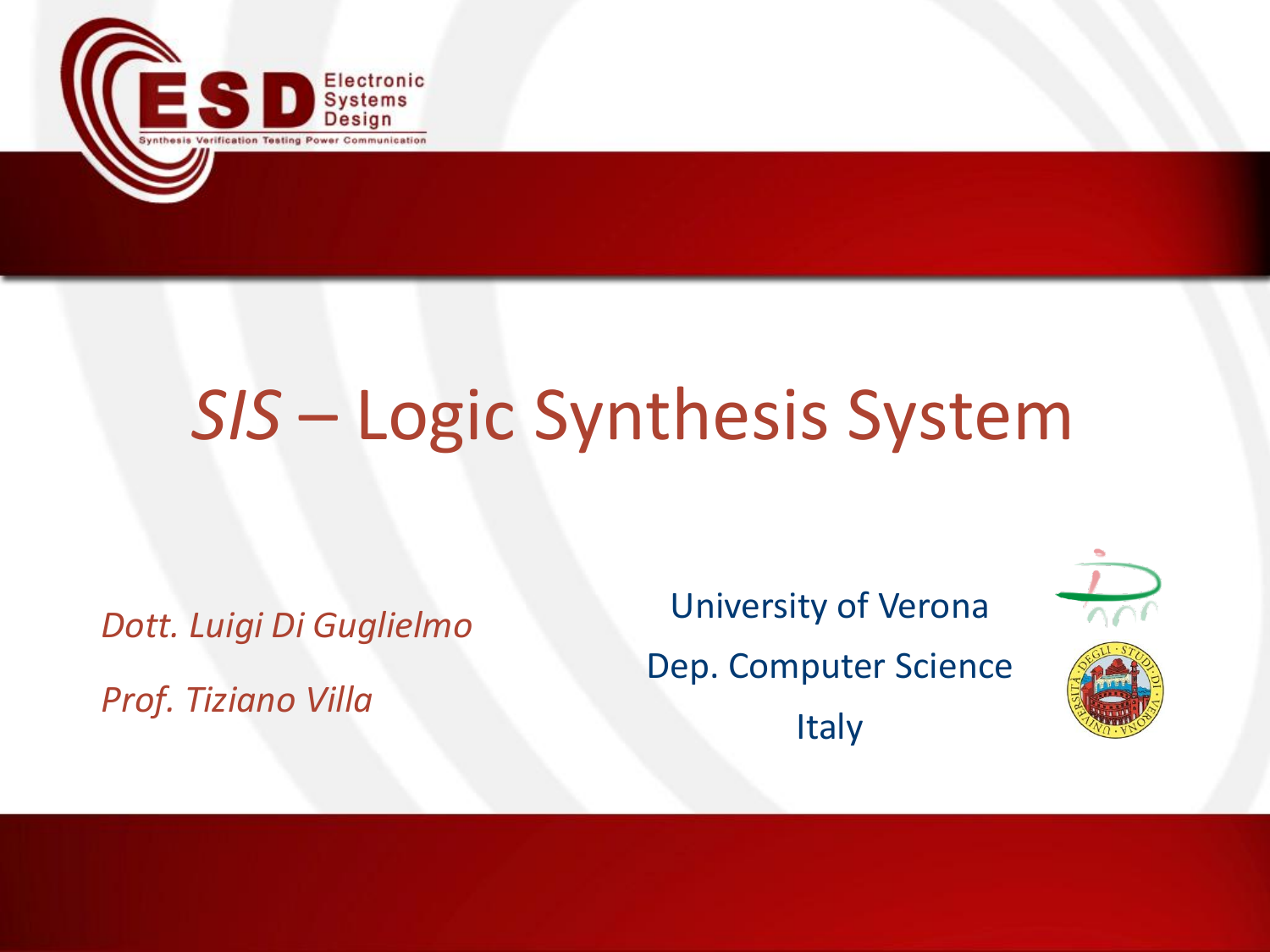

#### Agenda

- Introduction
- *SIS* Logic Synthesis System
- The *SIS* Synthesis and Optimization System
- Scripting in *SIS*
- Examples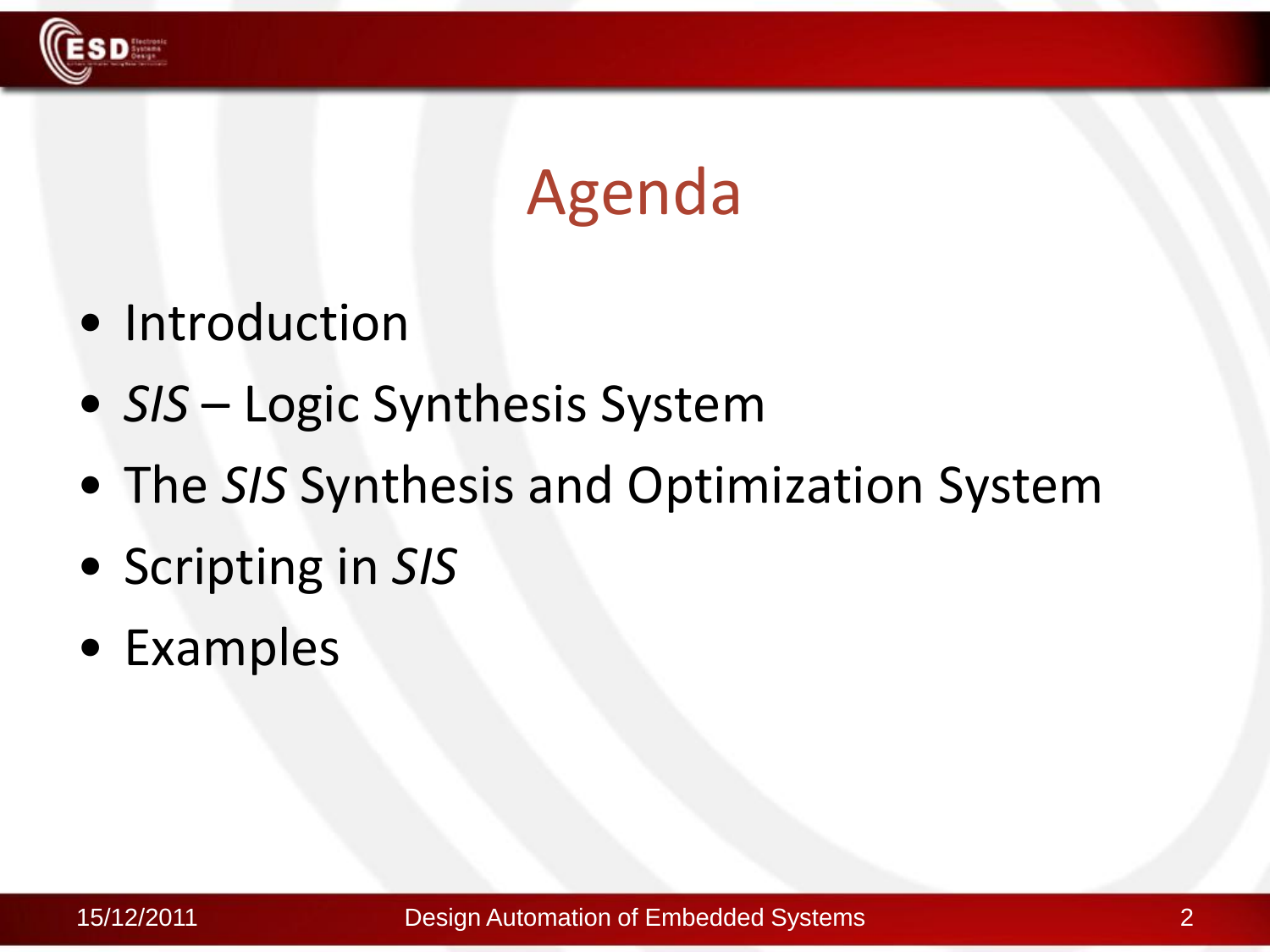

#### Introduction

- *Logic Synthesis* performs the translation from a high level description (e.g., VHDL) to a RTL description and optimizes the latter
	- It may be driven by different cost functions
		- Area
		- Delay, clock speed
		- etc.

– It leads to implementations meeting the desired objectives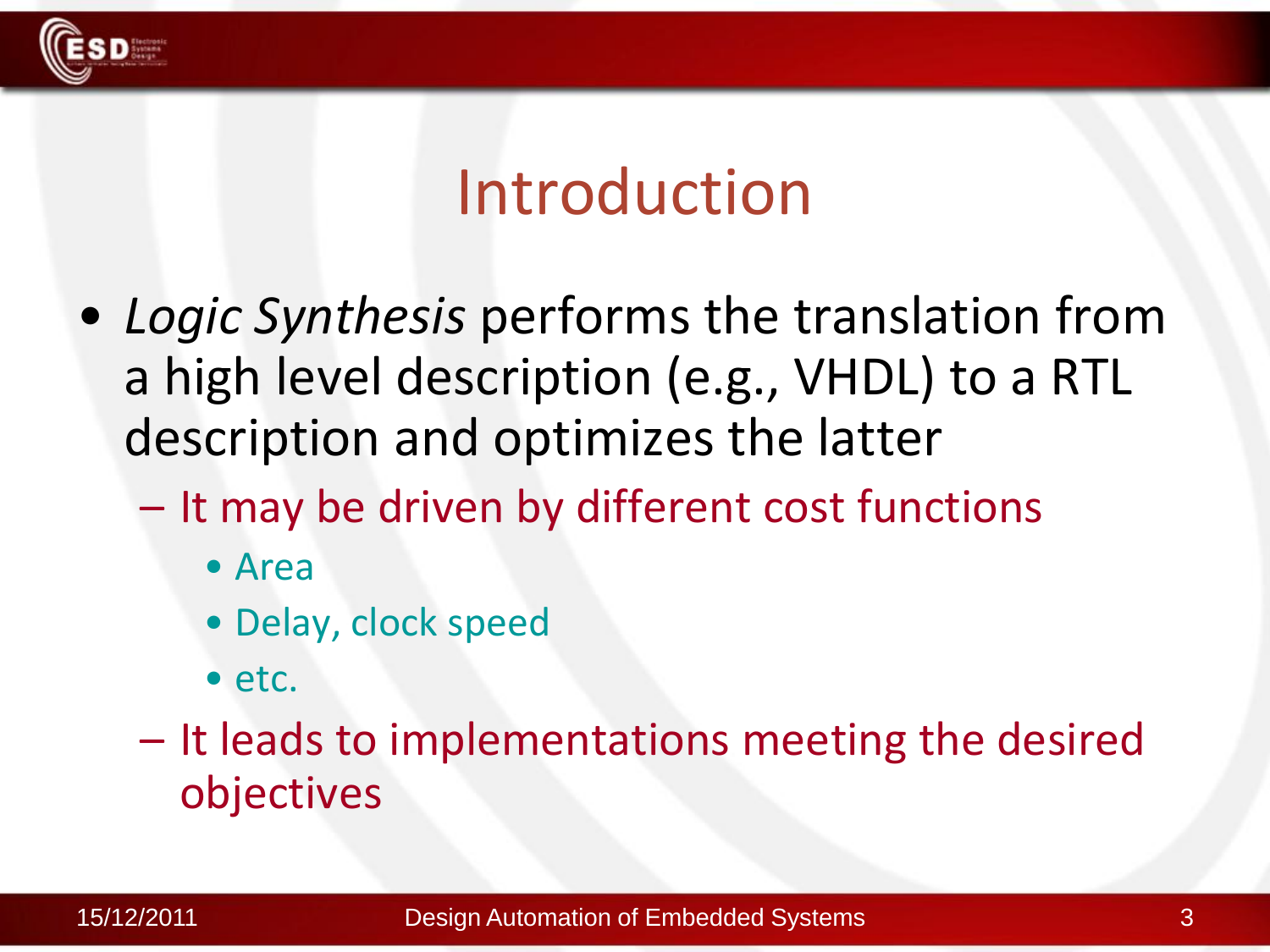

# *SIS* – Logic Synthesis System (I)

- *SIS* is an interactive tool for synthesis and optimization of sequential circuits
	- developed by the CAD group of U.C. Berkeley in the 1990s
- It produces an optimized net-list preserving the sequential input/output behavior
- It incorporates a set of logic optimization algorithms
	- users can choose among a variety of techniques at each stage of the synthesis process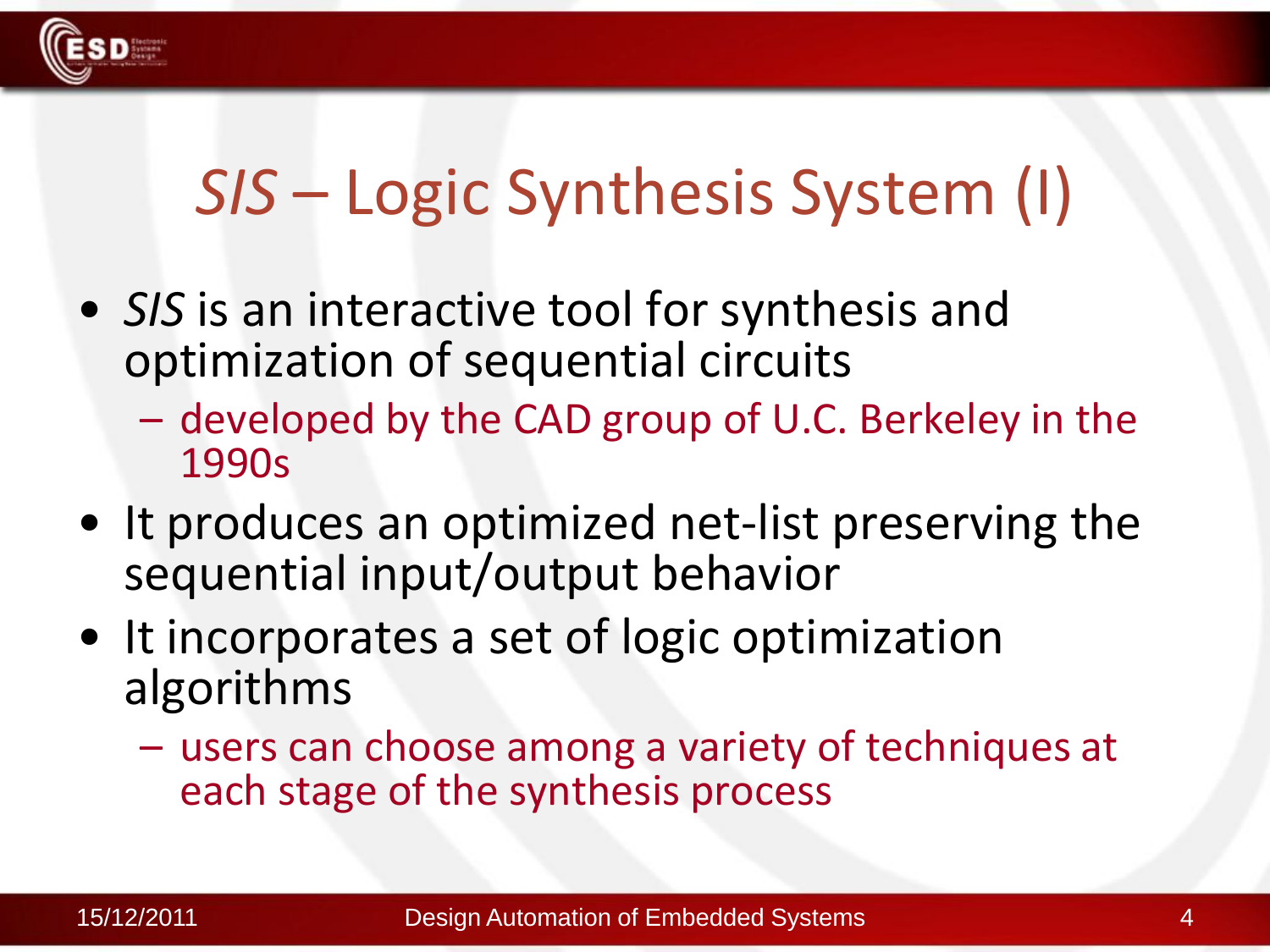

# *SIS* – Logic Synthesis System (II)

- Different algorithms for various stages of sequential synthesis:
	- State minimization
	- State assignment
	- Node simplification
	- Kernel and cube extraction
	- Technology mapping
	- Retiming
	- Retiming and Resynthesis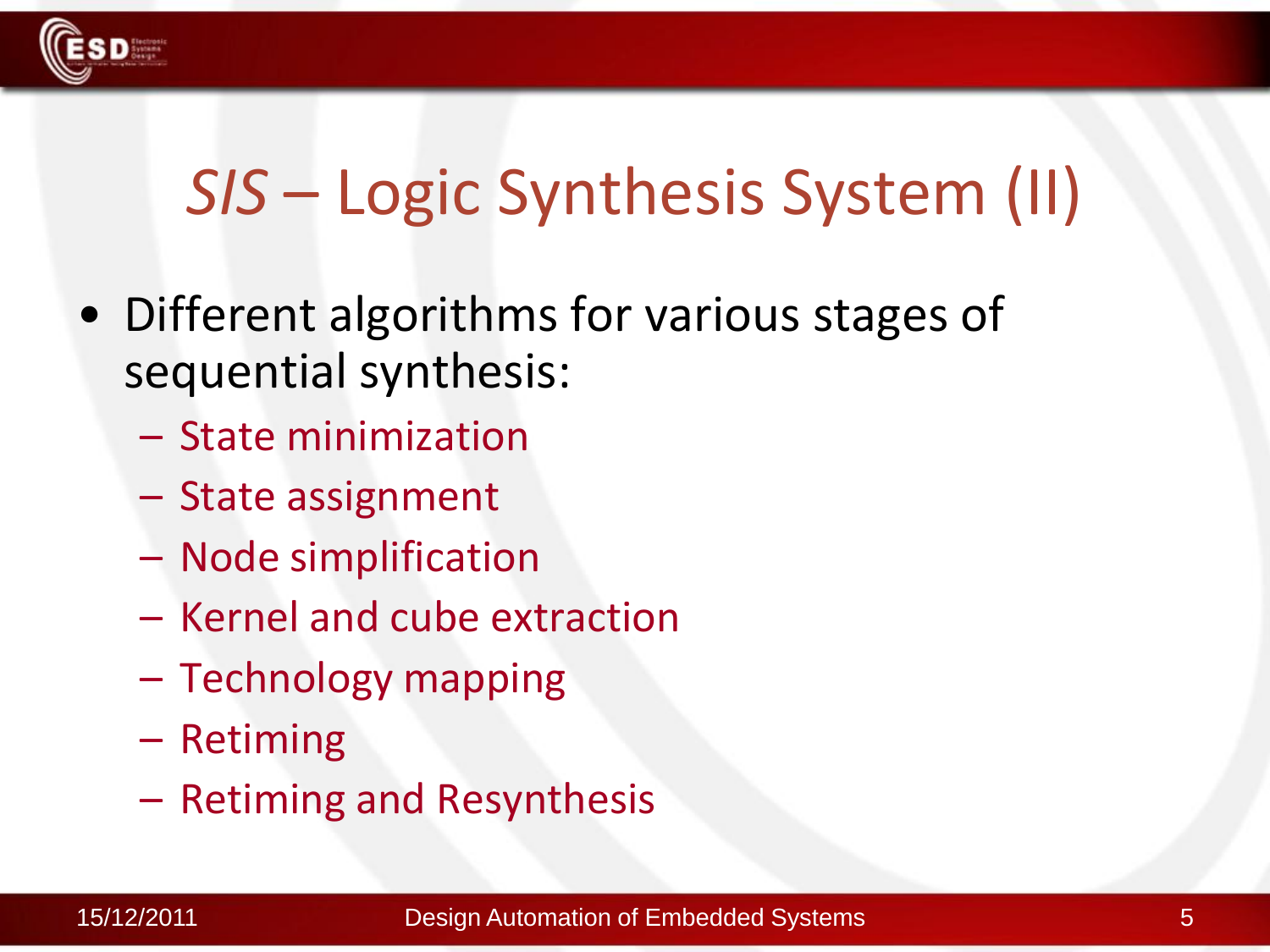

## How to use *SIS*



#### 15/12/2011 6 Design Automation of Embedded Systems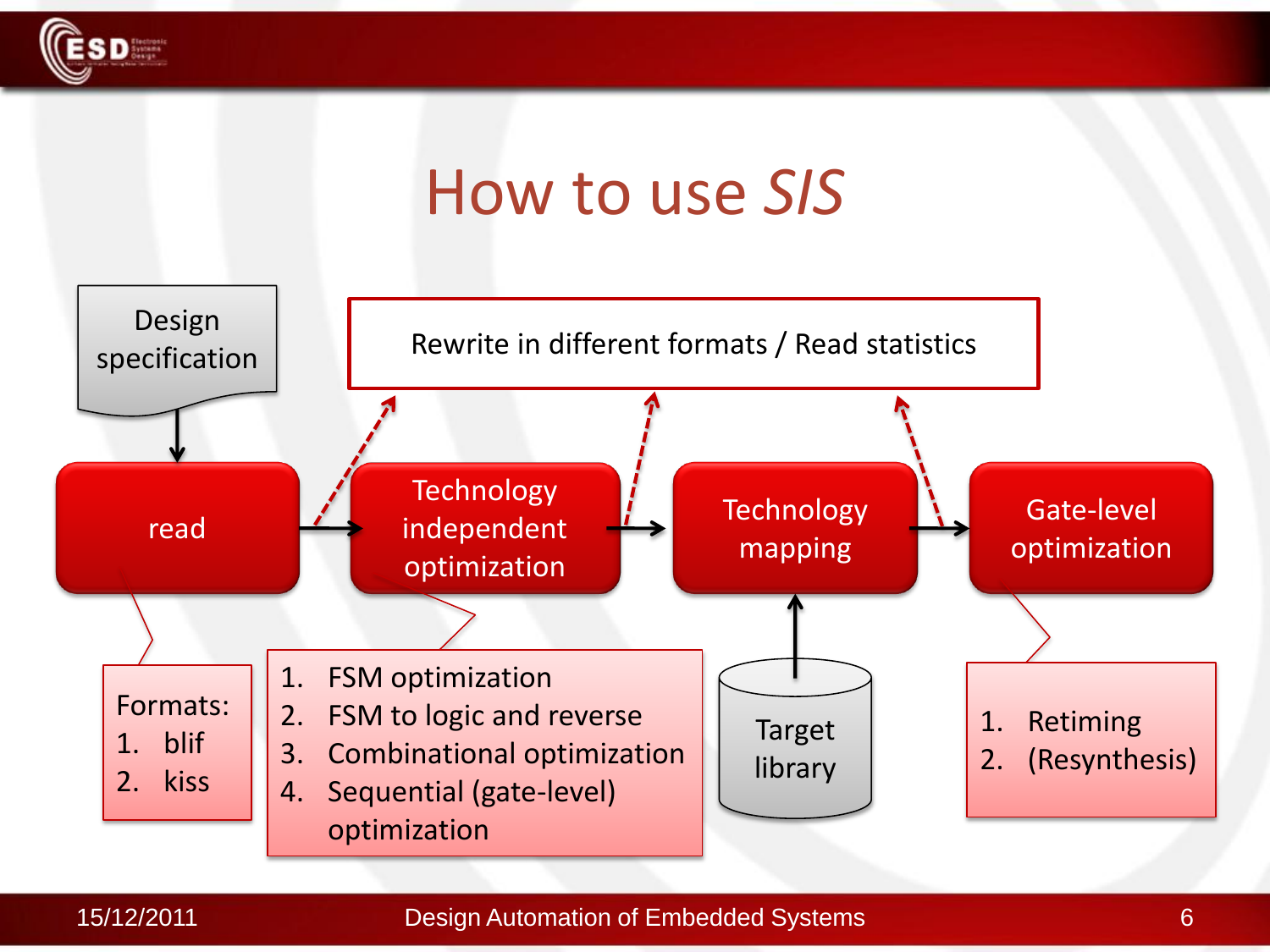

#### Design Specification

- A sequential circuit can be input to *SIS* in several ways allowing *SIS* to be used at various stages of the design process
- The two most common entry points are
	- Net-list of gates
	- Finite-state machine in state-transition-table form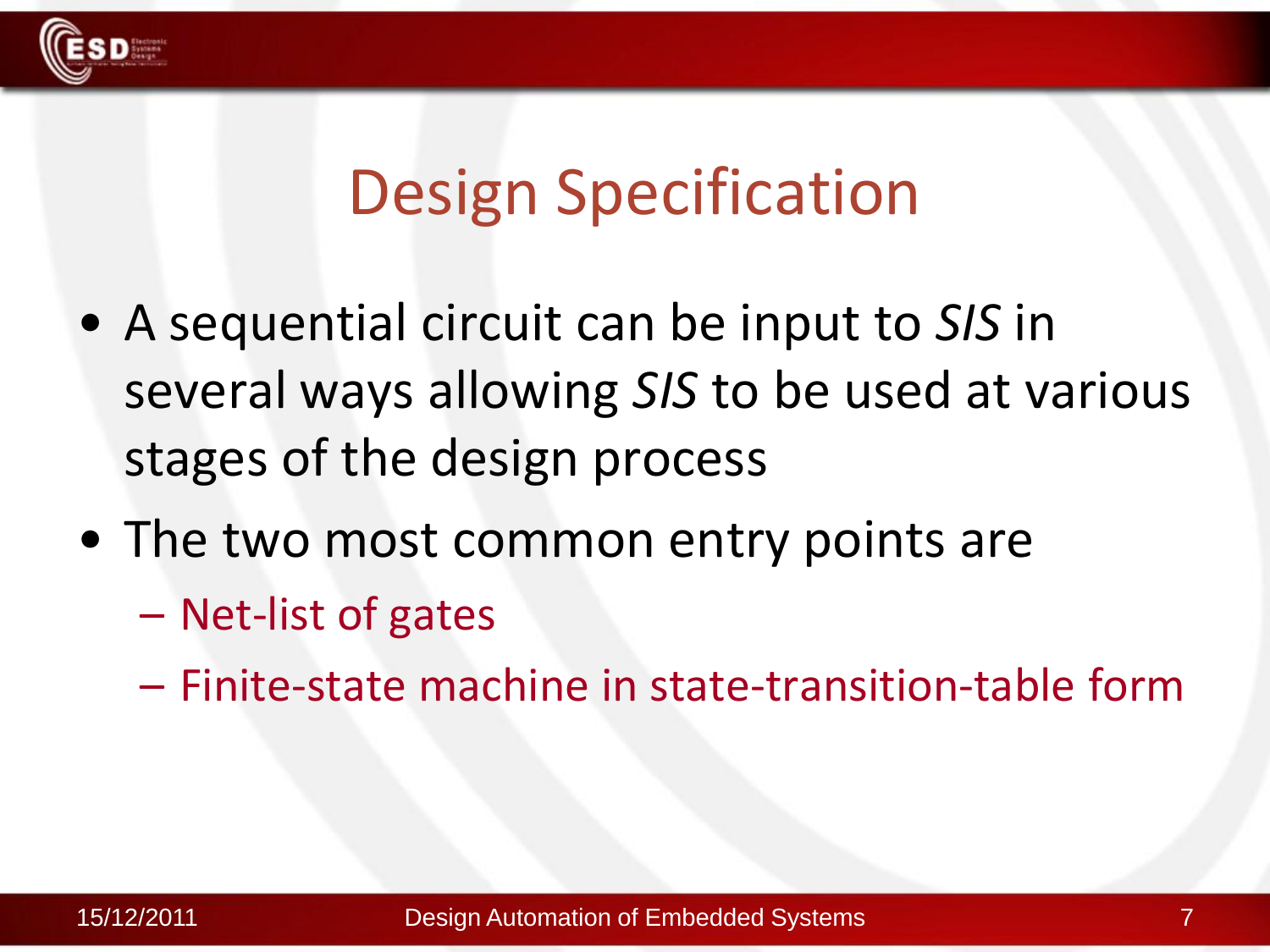

#### Logic Implementation (Net-list)

- The net-list description is given in extended *BLIF* (Berkeley Logic Interchange Format)
- It consists of interconnected single-output combinational gates and latches
	- Gates are simple elements that perform logical operations
	- Latches store the state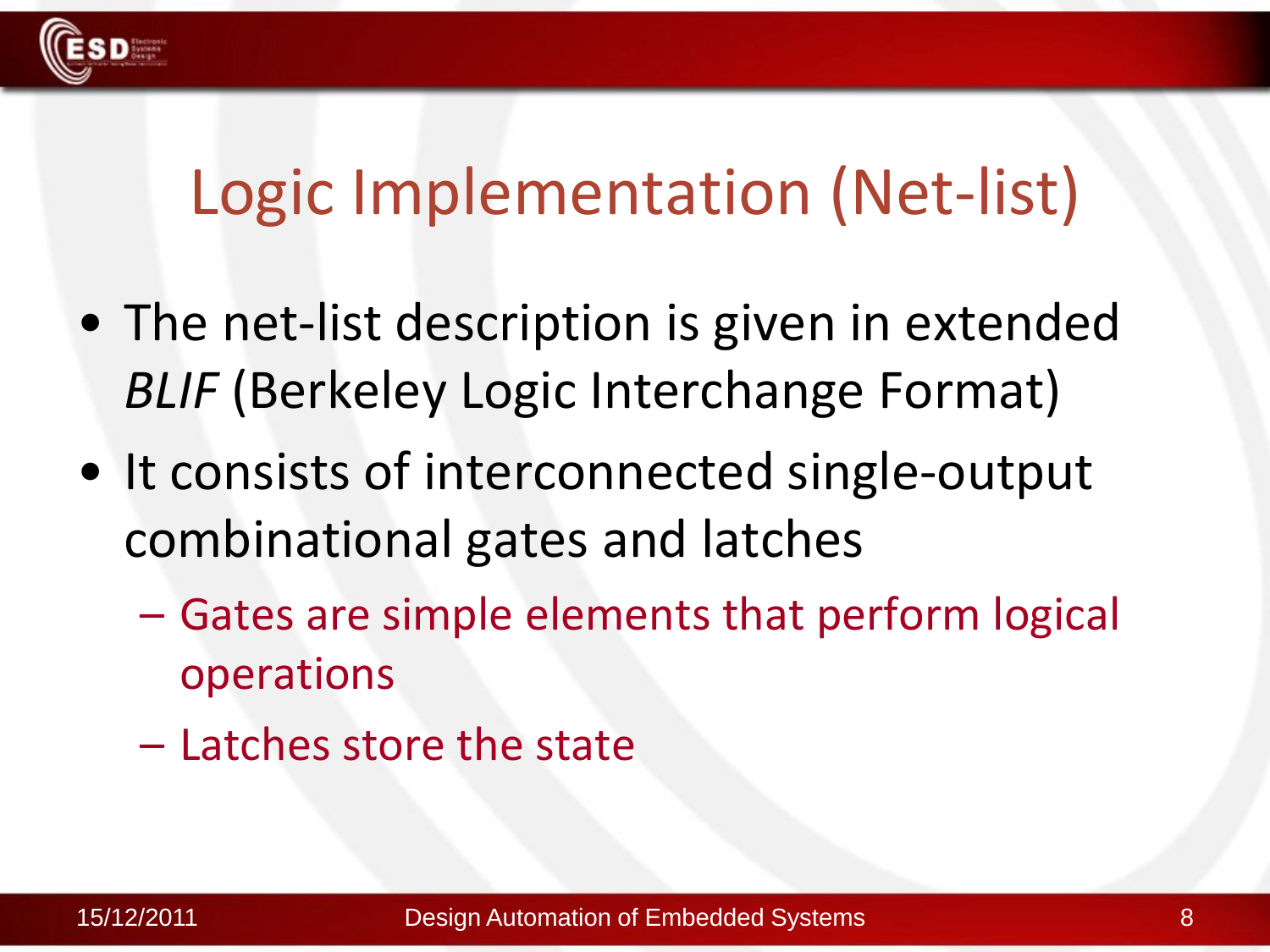

# State Transition Graph (STG) (I)

- A state transition table for a finite-state machine is specified using the KISS format
- It is used in state assignment and state minimization programs
- STG
	- States are symbolic
	- The transition table indicates the next symbolic state and output bit-vector given a current state and an input bit-vector
	- Don't care conditions are indicated by a missing transition or by a
		- '**-**' in an output bit
			- A present-state/input combination has no explicit next-state/output, or
			- For a present-state/input combination a '-' output stands for either 0 or 1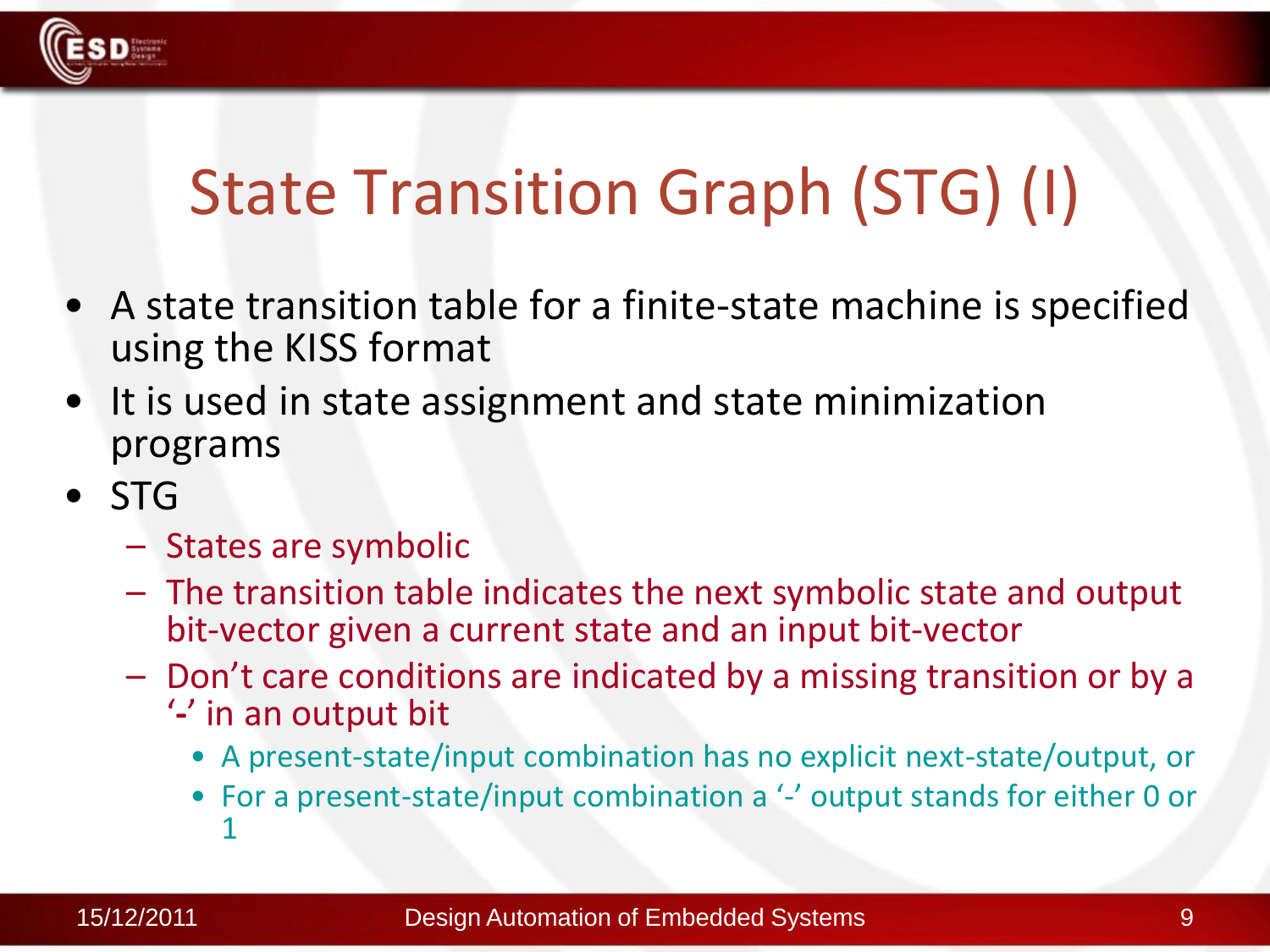

#### State Transition Graph (STG) (II)

**.i** 2 **.o** 2 **.p** 8 **.s** 5 **.r** *st0 st0 st1* 00 *st0 st2* 00 *st1 st2* 00 *st1 st3* 10 *st2 st3* 10 *st2 st4* 11 *st3 st0* 00 *st4 st0* 00



**.e**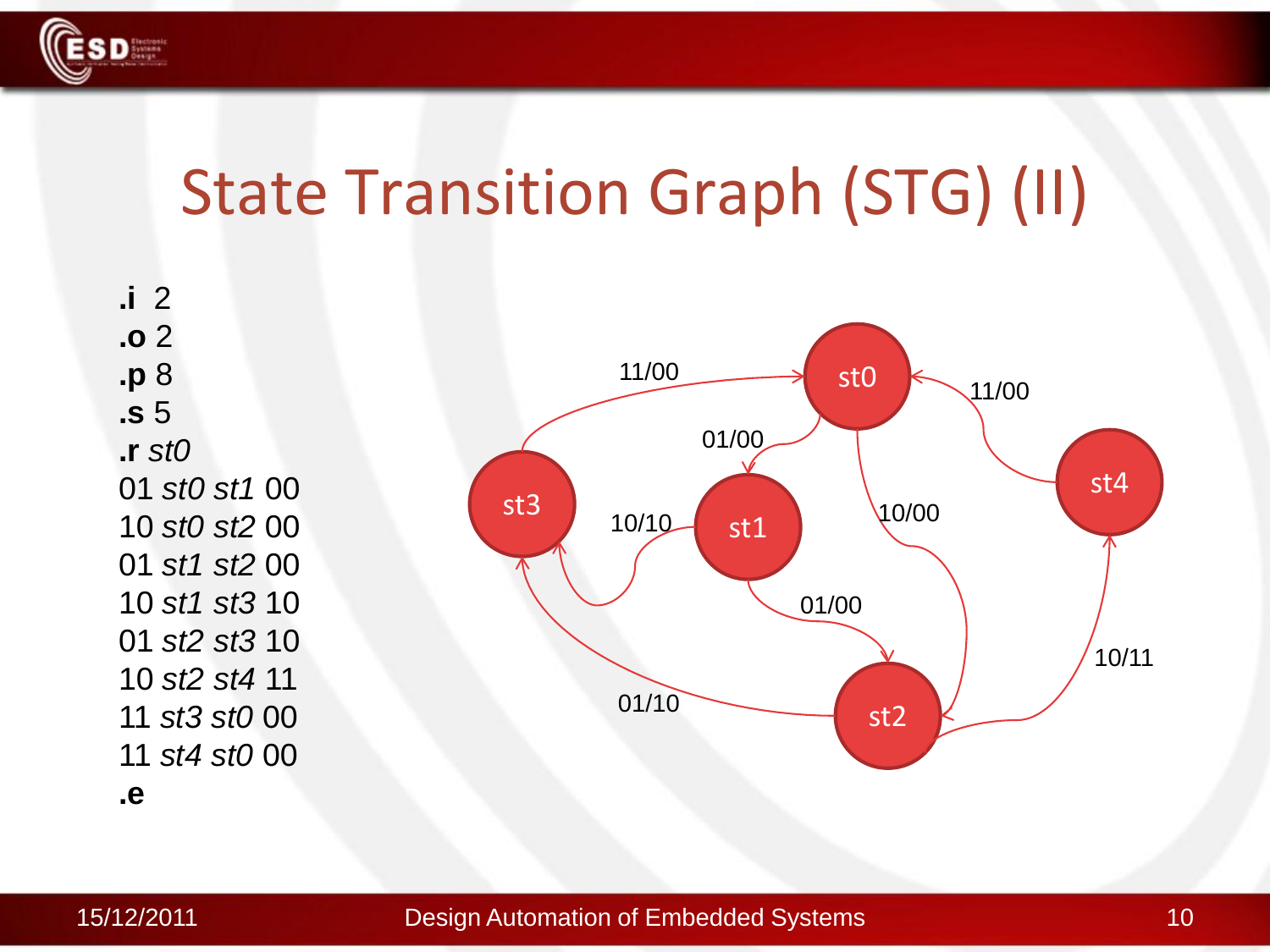

# The SIS Synthesis and Optimization System – Read the specifications (I)

 $\bullet$  \$> sis

UC Berkeley, SIS 1.3.6 (compiled 2010-11-14 12:35:42) sis>

• sis> *help*

– returns a list of all the commands provided by SIS

- sis> *read blif* <file name>
	- Loads a net-list description
- sis> *read kiss* <file name>
	- Loads a kiss-style STG description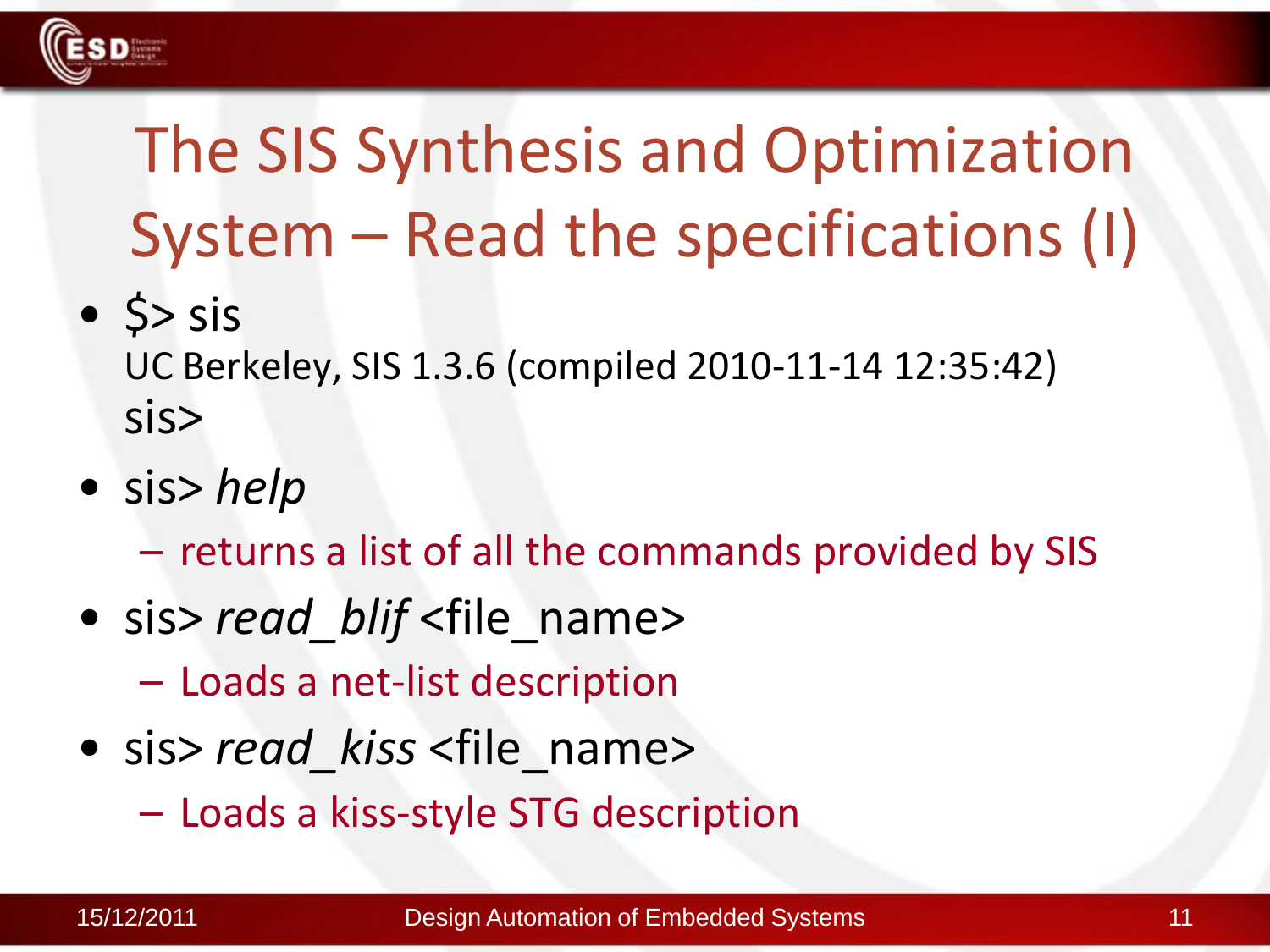

# The SIS Synthesis and Optimization System – State minimization (I)

- State minimization works on STGs
	- Degrees of freedom (i.e., unspecified transitions or explicit output don't cares) can be exploited to produce a machine with fewer states
- State minimization looks for equivalent states in order to minimize the total number of states
	- Two states are equivalent if they produce the same output sequences given the same input sequences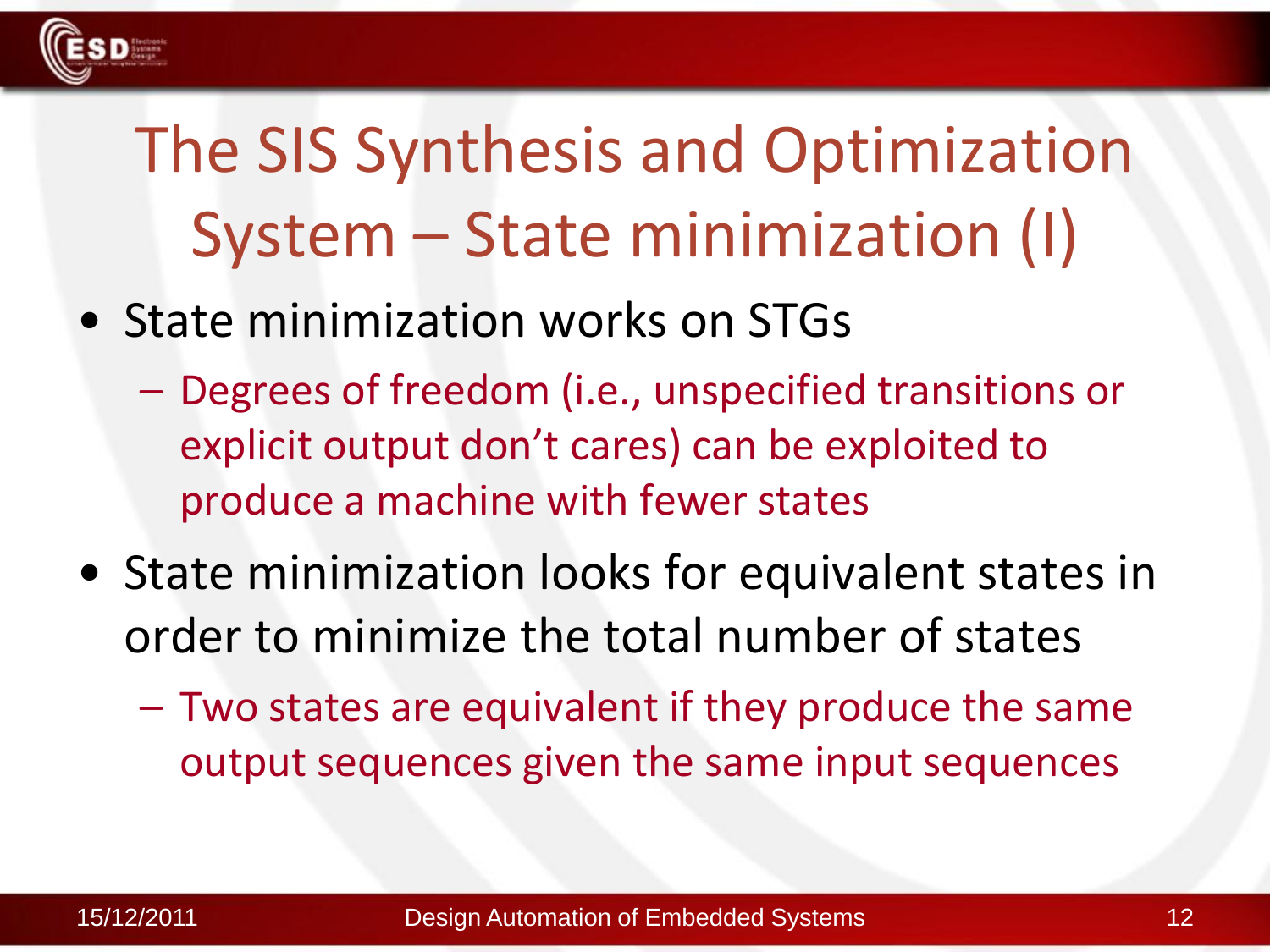

# The SIS Synthesis and Optimization System – State minimization (II)

- In *SIS*, the user may invoke the *STAMINA* program to perform state minimization
	- STAMINA is a state minimizer for incompletely specified machine
- sis> *state\_minimize* stamina
	- the input is a STG (kiss format)
	- the original STG is replaced by the one computed by STAMINA with (possibly) fewer states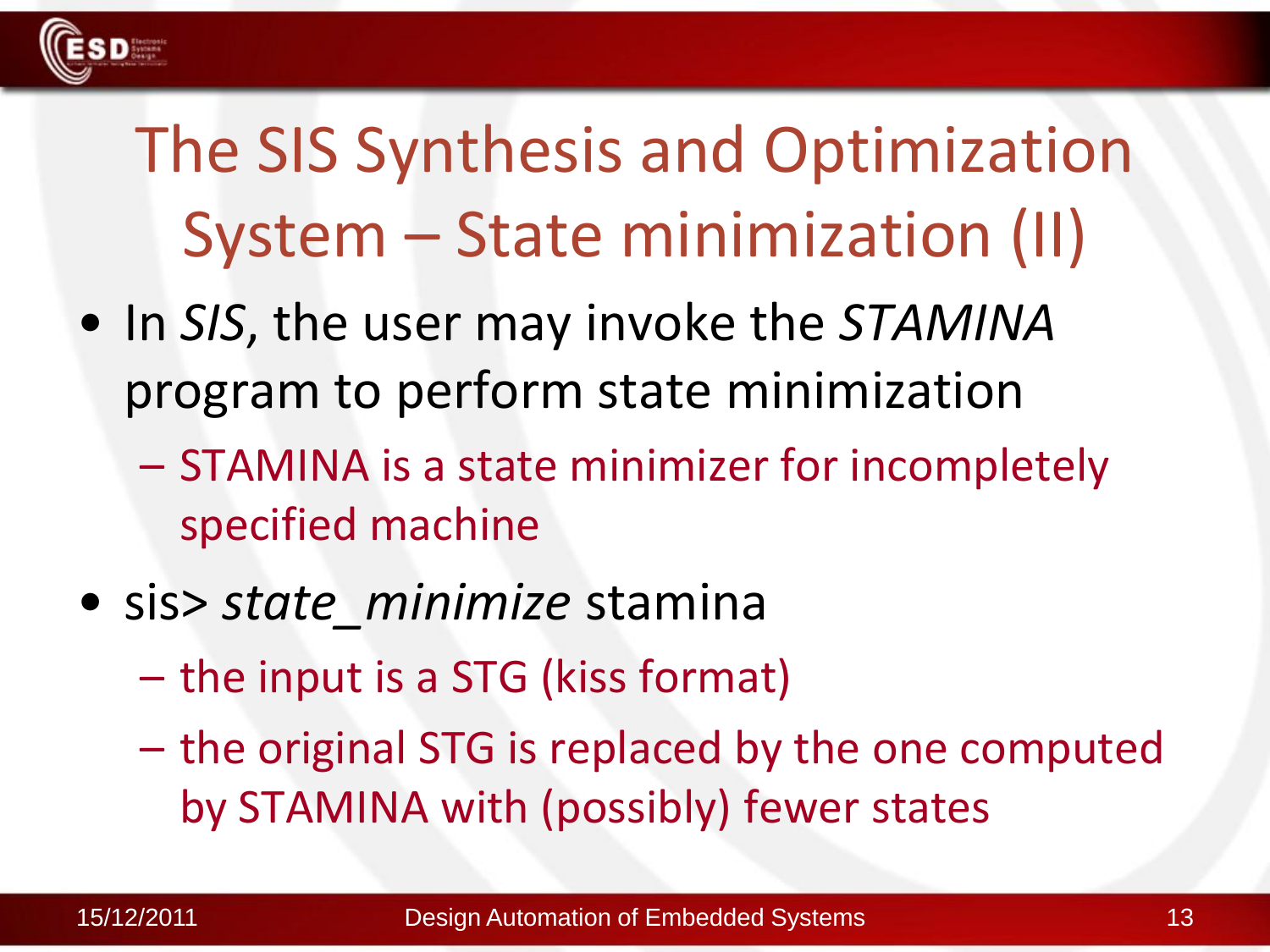

# The SIS Synthesis and Optimization System – State assignment (I)

- State assignment provides the mapping from a STG to a net-list
- State assignment requires a state transition table and computes binary codes for each symbolic state
- Binary codes are used to create a logic level implementation
	- substituting the binary codes for the symbolic states, it creates a latch for each bit of the binary code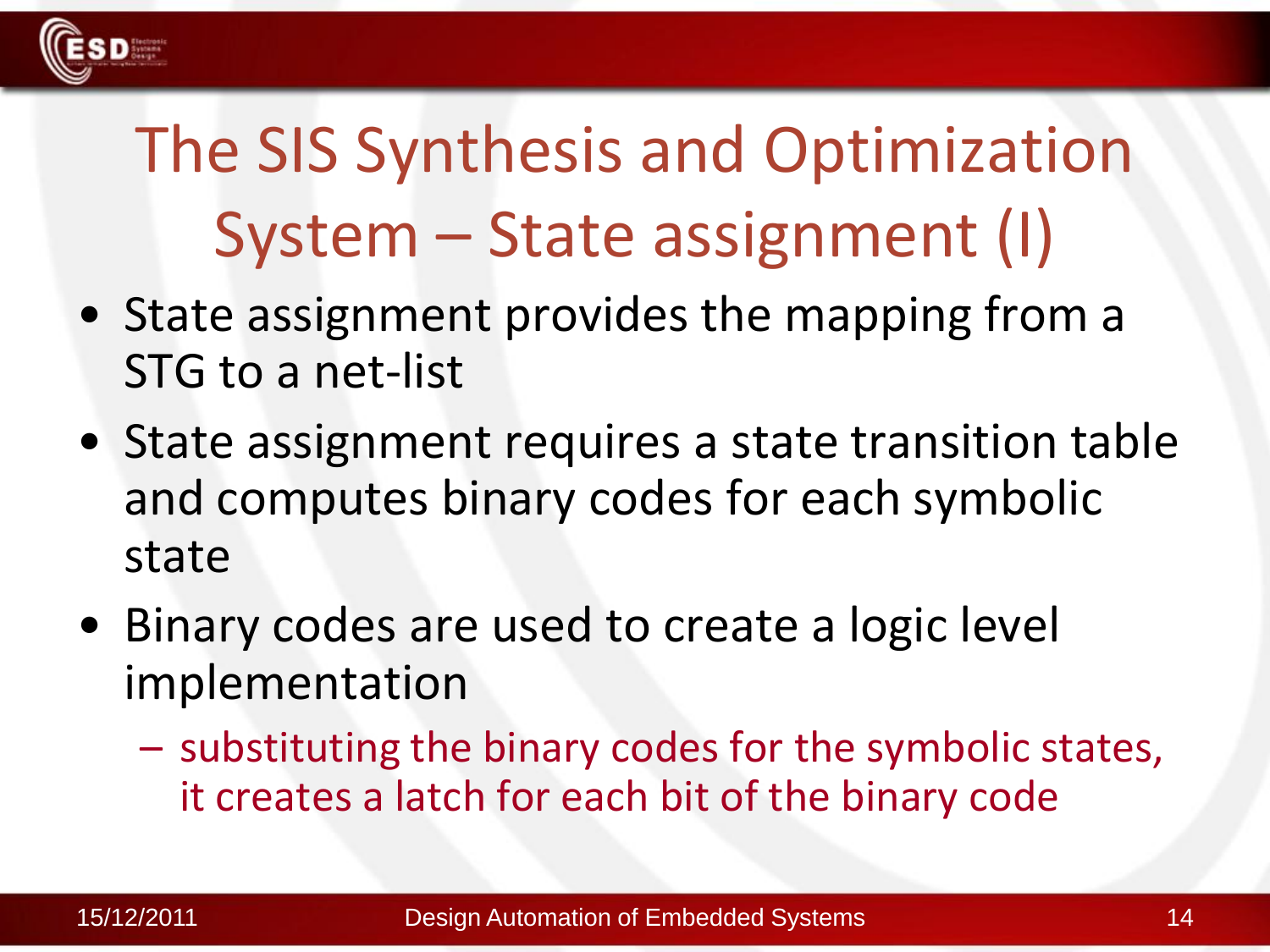

# The SIS Synthesis and Optimization System – State assignment (II)

- In *SIS*, the user may invoke either *JEDI* or *NOVA* programs to perform state assignments
- sis> *state\_assign* nova

or

sis> *state\_assign* jedi

- the input is a STG (kiss format)
- returns a state assignment of the STG and a corresponding logic implementation (net-list) (blif format)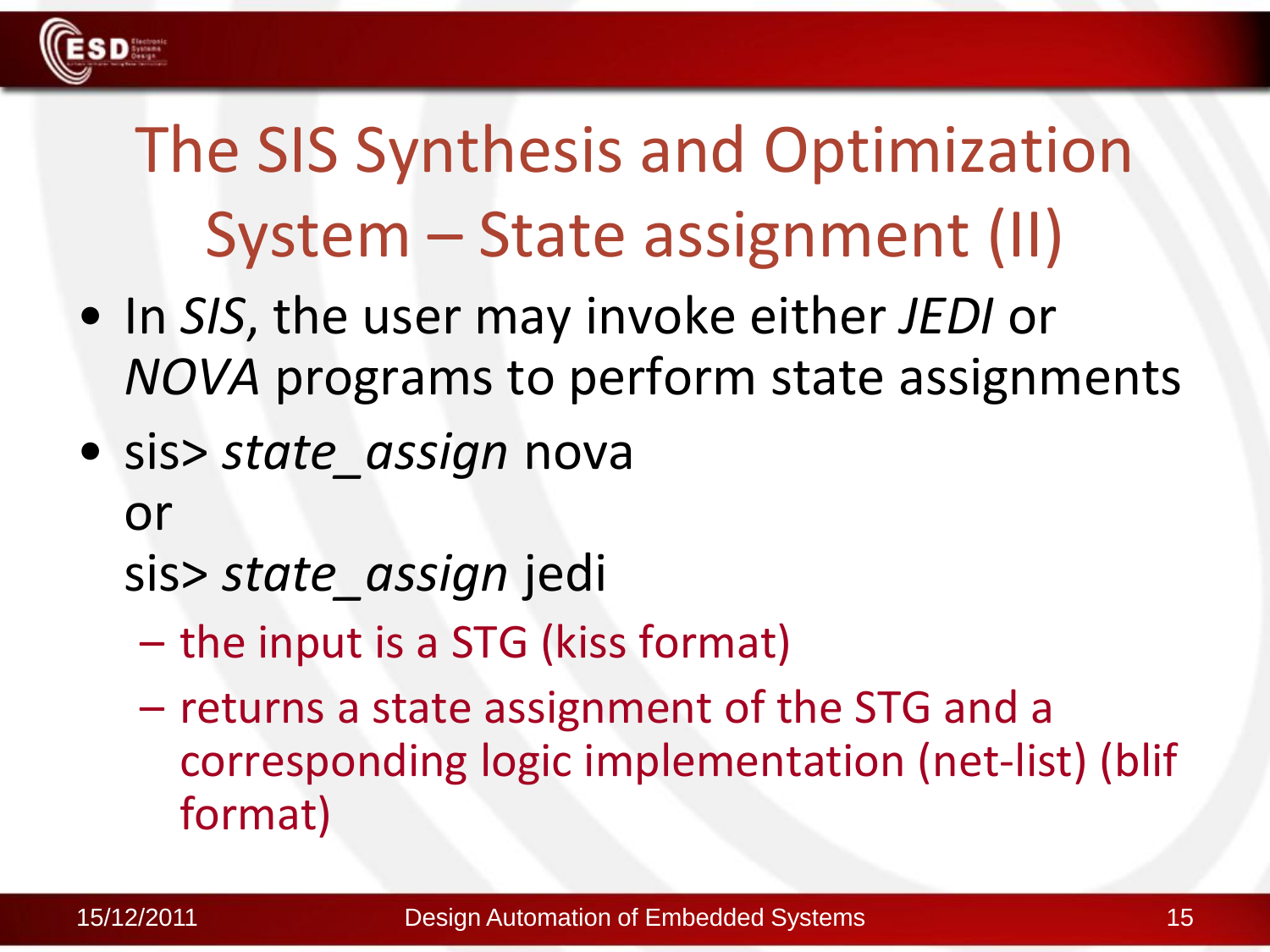

# The SIS Synthesis and Optimization System – Node simplification (I)

- Node simplification performs two-level minimization of the Boolean function implemented at a given node
- It relies on the DC-set due to limited controllability and observability of the node (satisfiability DCs and observability DCs)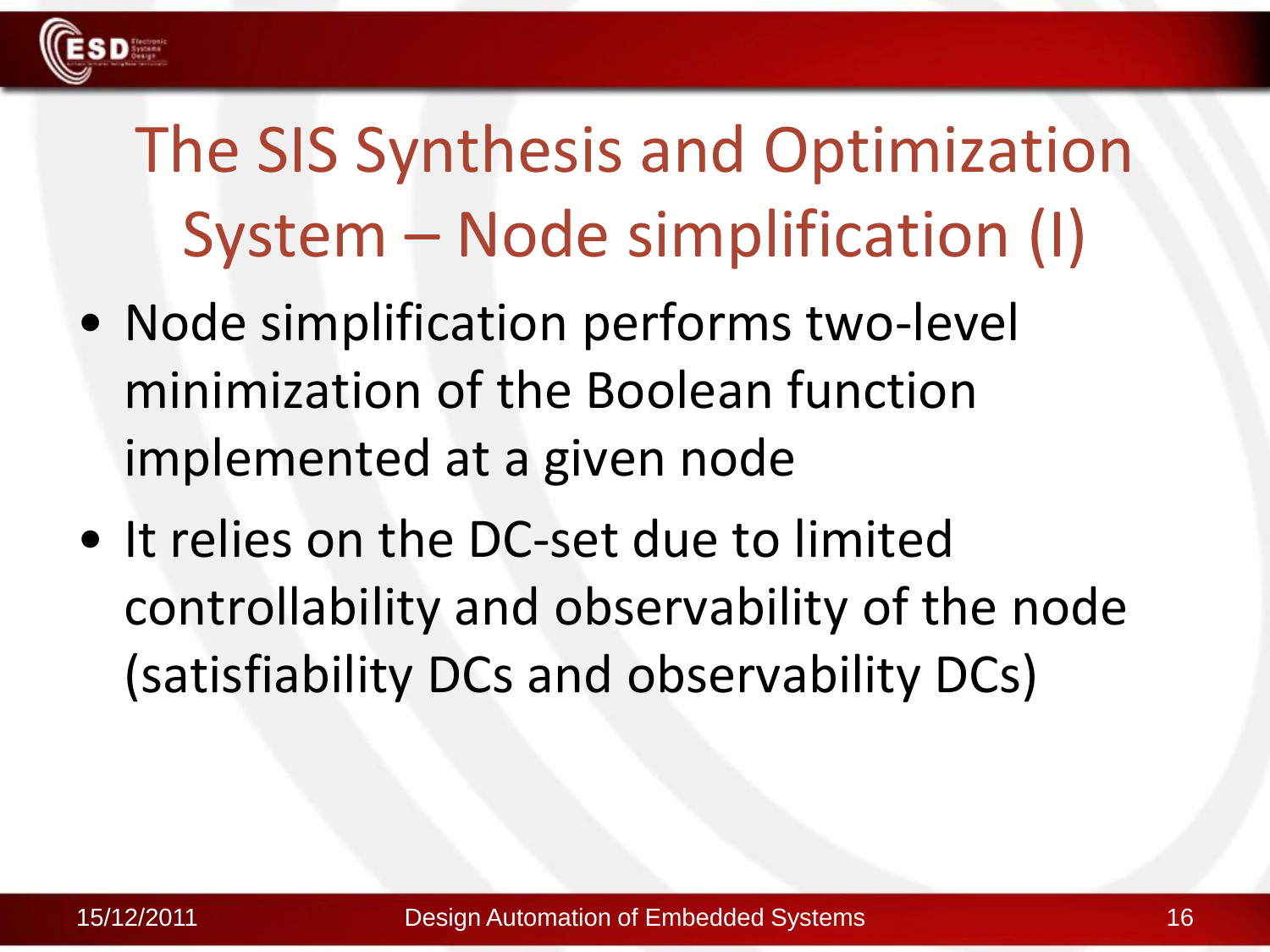

# The SIS Synthesis and Optimization System – Node simplification (II)

- In *SIS*, the user may invoke the *ESPRESSO* program to perform node simplification
- sis> *full\_simplify*
	- the input is a net-list (blif or PLA format)
	- returns a minimized net-list (blif format)
		- SIS decomposes multiple output functions into single output functions and represents them separately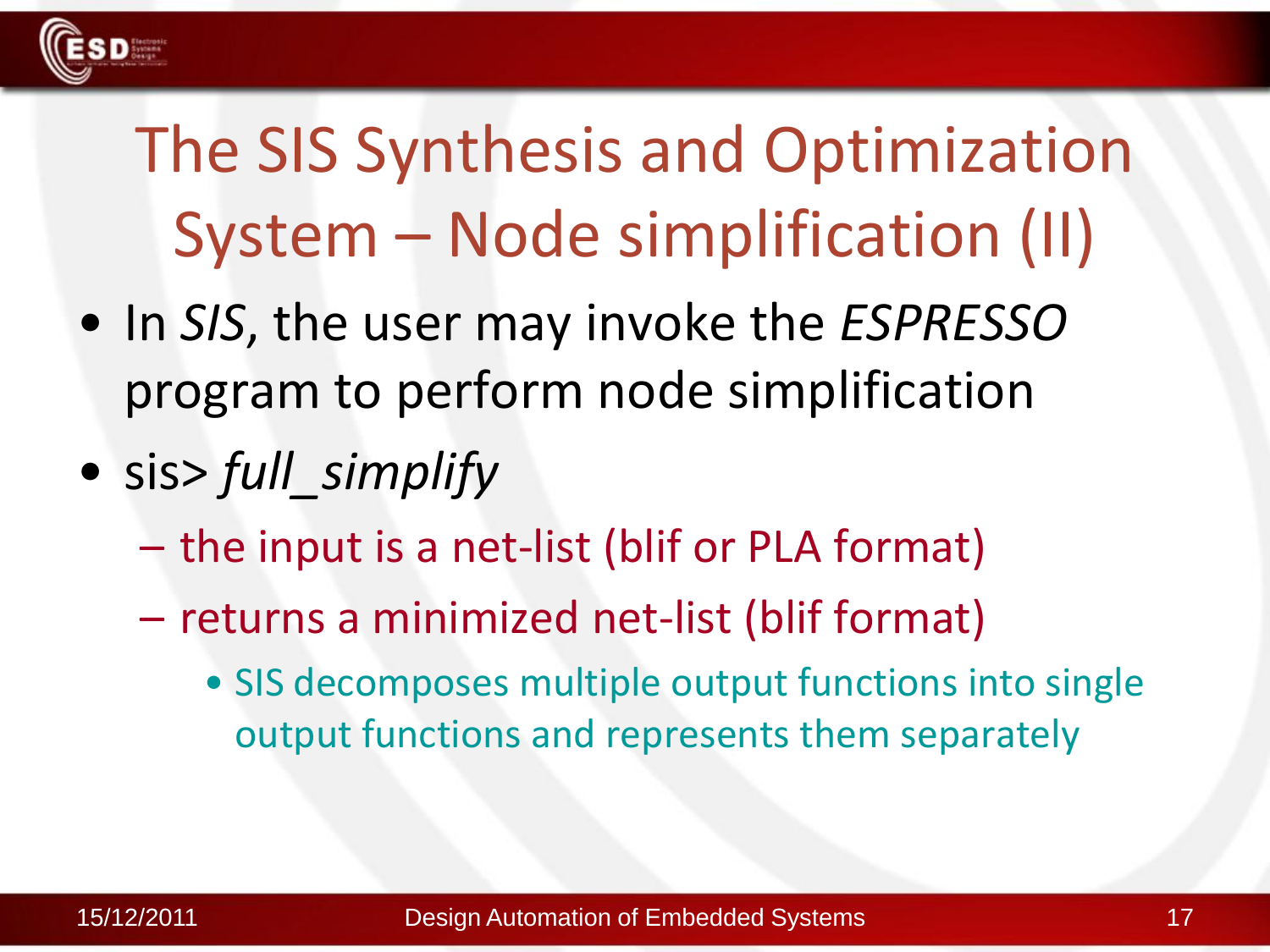

# The SIS Synthesis and Optimization System – Node Restructuring

- A logical network can be modified by
	- Creating new nodes
	- Deleting nodes
	- Creating new connections
	- Deleting connections
- A particular case of node restructuring is node creation by extracting a factor from one or more nodes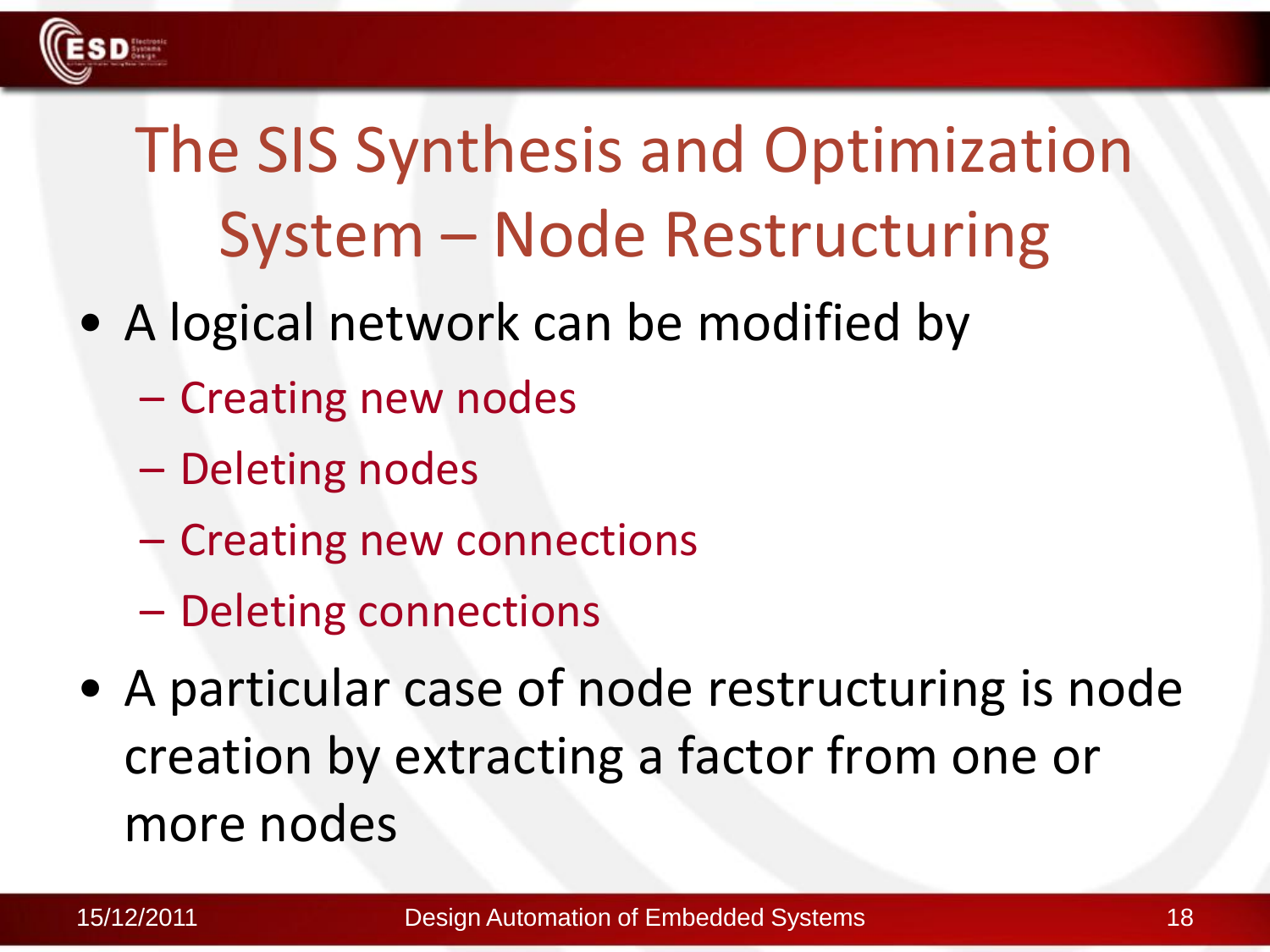

# The SIS Synthesis and Optimization System – Kernel (I)

- The extraction of new nodes that are factors of existing nodes is a form of division that may be performed in the Boolean or algebraic domain
- Algebraic techniques: sum-of-products are treated as standard polynomials
	- look for expressions that are observed many times in the nodes of the network and extract such common expressions
	- The extracted expression is implemented only once and the output of that node replaces the expression in any other node
- Current algebraic techniques used in SIS are based on cubefree divisors called *kernels*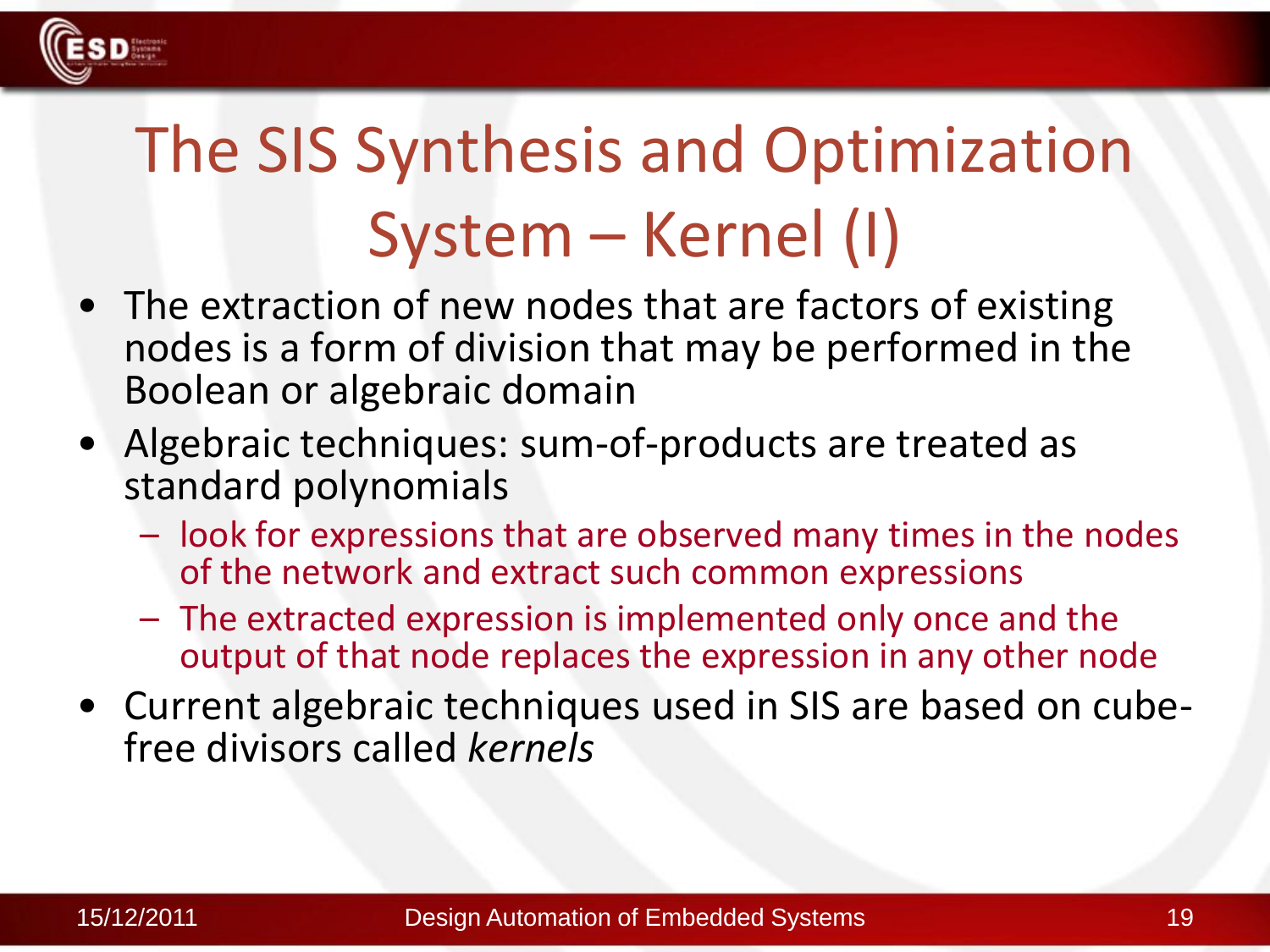

# The SIS Synthesis and Optimization System – Kernel (II)

- An expression *f* is cube-free if no cubes divides the expression evenly
	- $-$  ab  $+$  c is cube free
	- ab+ac or abc are not cube free
- The primary divisors of an expression are obtained by dividing the expression by cubes
- The kernels of an expression are the cube-free primary divisors of the expression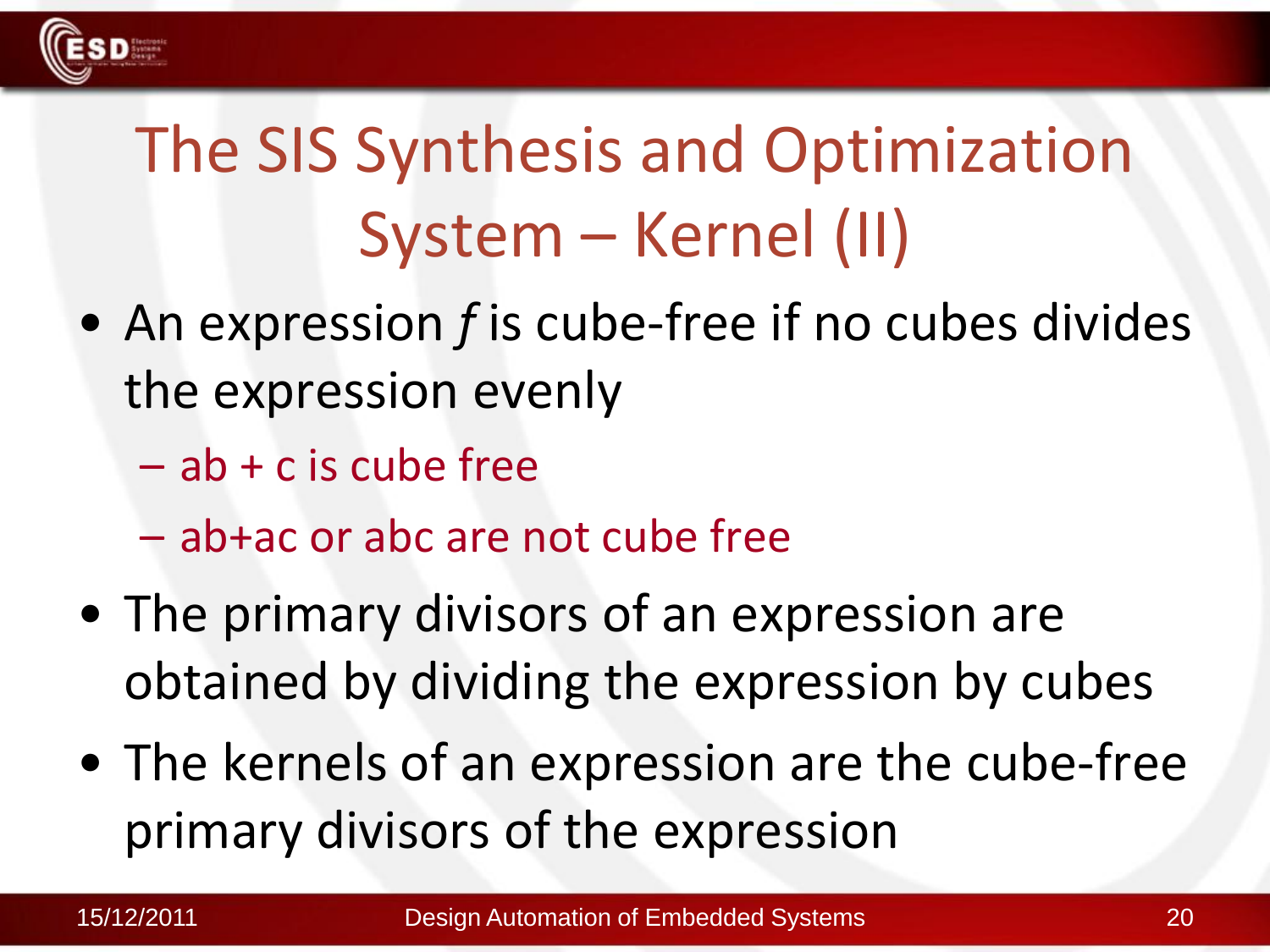

# The SIS Synthesis and Optimization System – Kernel (III)

• adf+aef+bdf+bef+cdf+cef+g =  $(a+b+c)(d+e)$ f+g

| Kernel            | <b>Cokernel</b> |
|-------------------|-----------------|
| $a + b + c$       | df, ef          |
| $d + e$           | af, bf, cf      |
| $(a+b+c)(d+e)$    |                 |
| $(a+b+c)(d+e)f+g$ |                 |



15/12/2011 21 Design Automation of Embedded Systems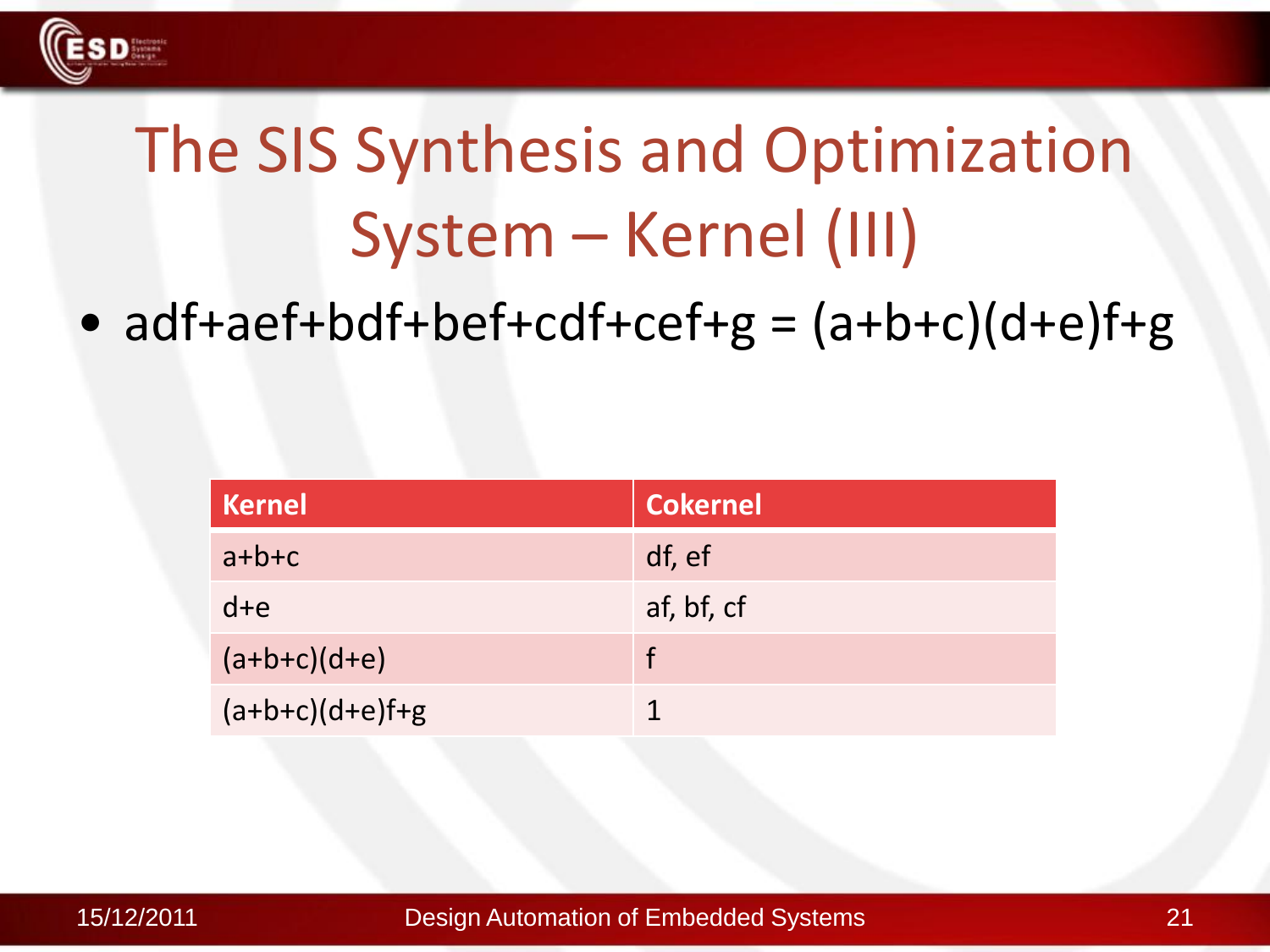

# The SIS Synthesis and Optimization System – Kernel (IV)

- In *SIS*, the user may invoke the command *fast\_extract, i.e., fx, to perform kerneling*
- sis> *fx*
	- the input is a net-list (blif format)
	- extracts common expressions among the nodes and rewrites the nodes of the network in terms of common expressions (blif format)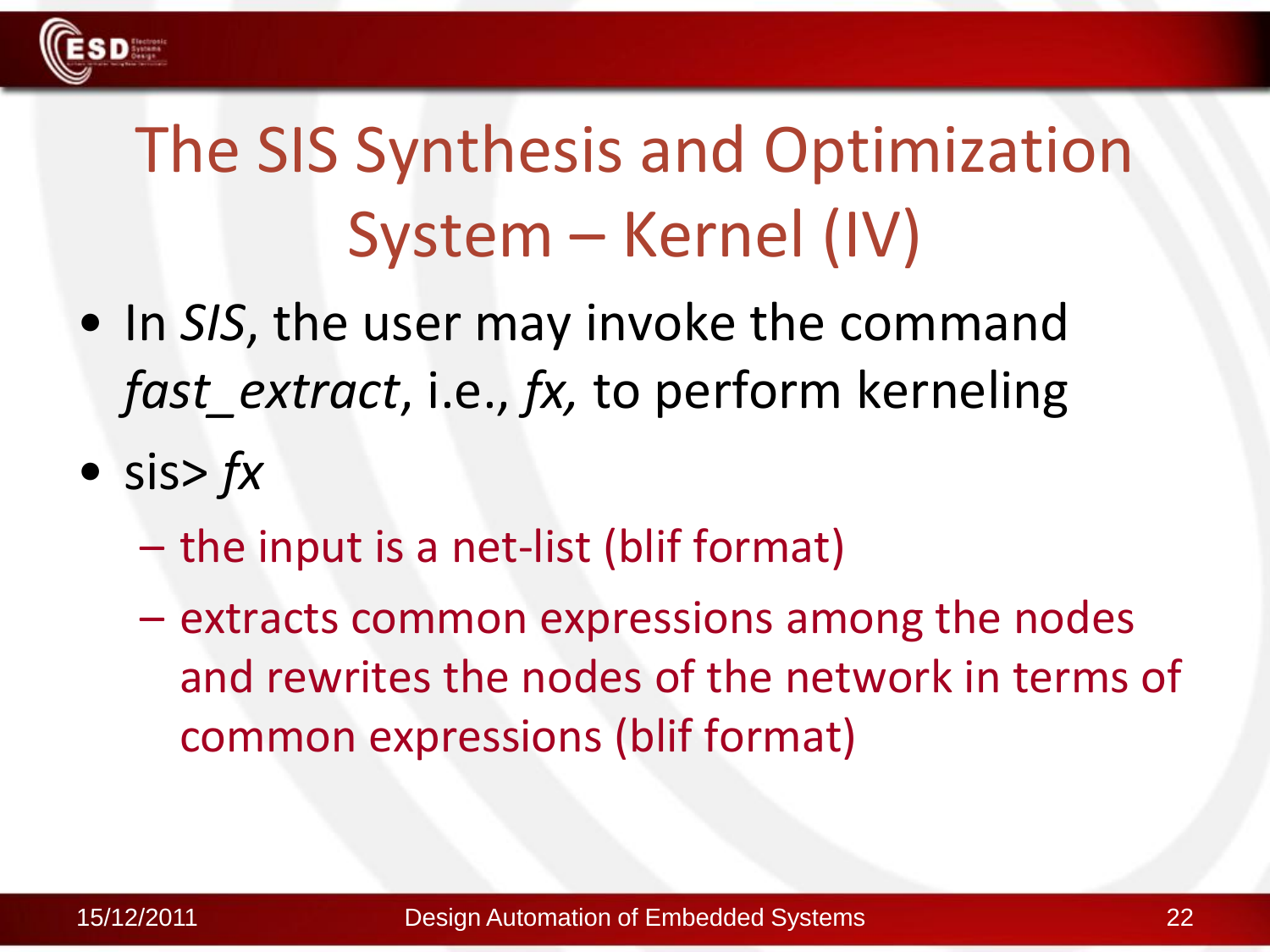

# The SIS Synthesis and Optimization System – Technology mapping (I)

- A tree-covering algorithm is used to map arbitrary complex logic gates into cells available in a technology library
- Technology mapping consists of two phases:
	- Decomposing the logic to be mapped into a network of 2-input NAND gates and inverters
	- Covering the network by patterns that represent the possible cells in the library
		- During the covering stage the area or the delay of the circuit is used as an optimization criterion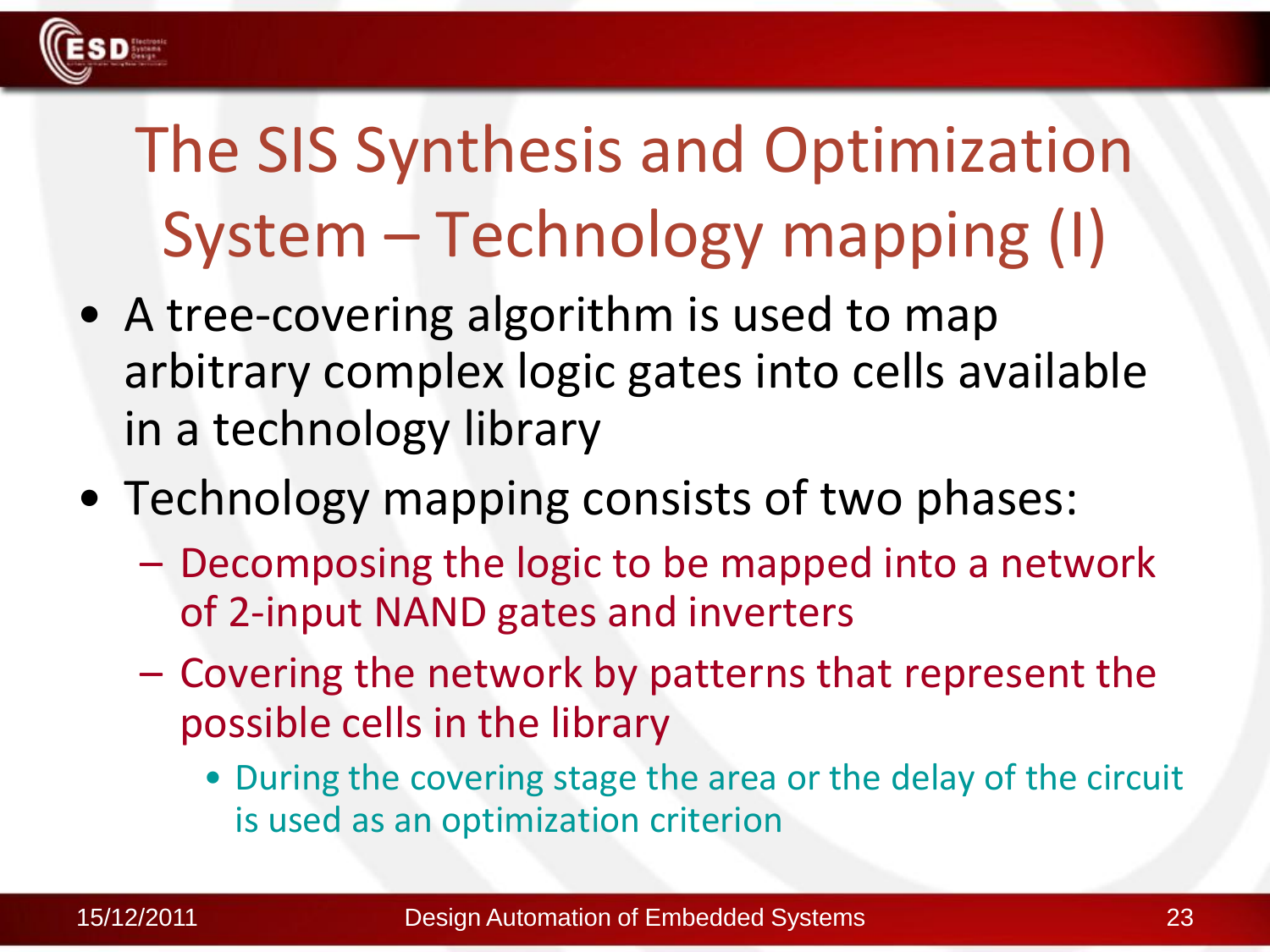

# The SIS Synthesis and Optimization System – Technology mapping (II)

- In *SIS*, the user may invoke the command *rlib* and *map* to select a library for the technology mapping and perform the mapping, respectively
- sis> *rlib* <library name> sis> *map*
	- the input is a net-list (blif format)
	- map complex logic gates into cells of the chosen technology library (genlib format)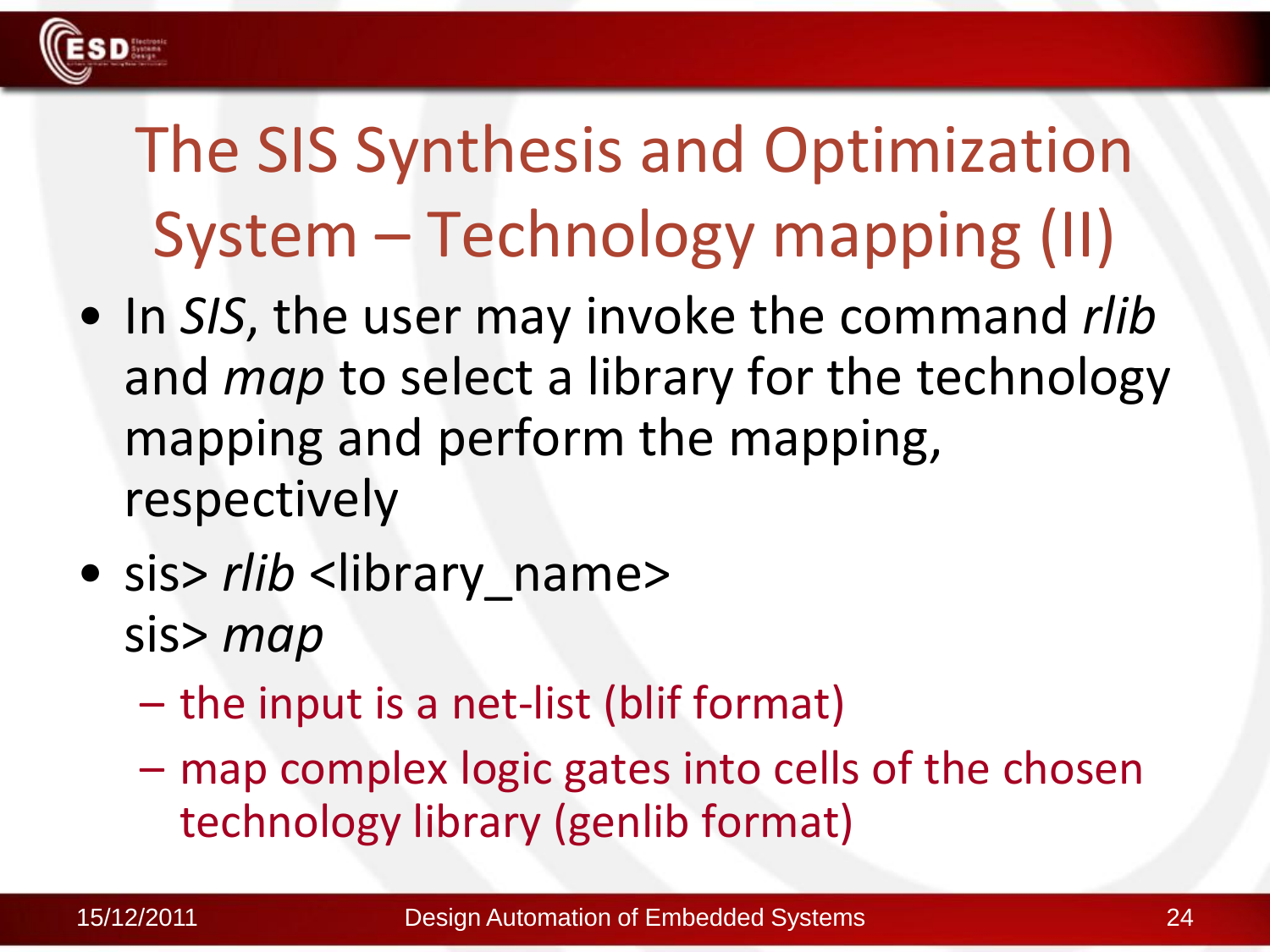

# The SIS Synthesis and Optimization System – Retiming (I)

- Retiming is an algorithm that moves registers across logic gates to minimize
	- Cycle time, or
	- Number of registers, or
	- Number of registers subject to a cycle-time constraint
- It operates on synchronous edge-triggered designs
- The sequential I/O behavior of the circuit is maintained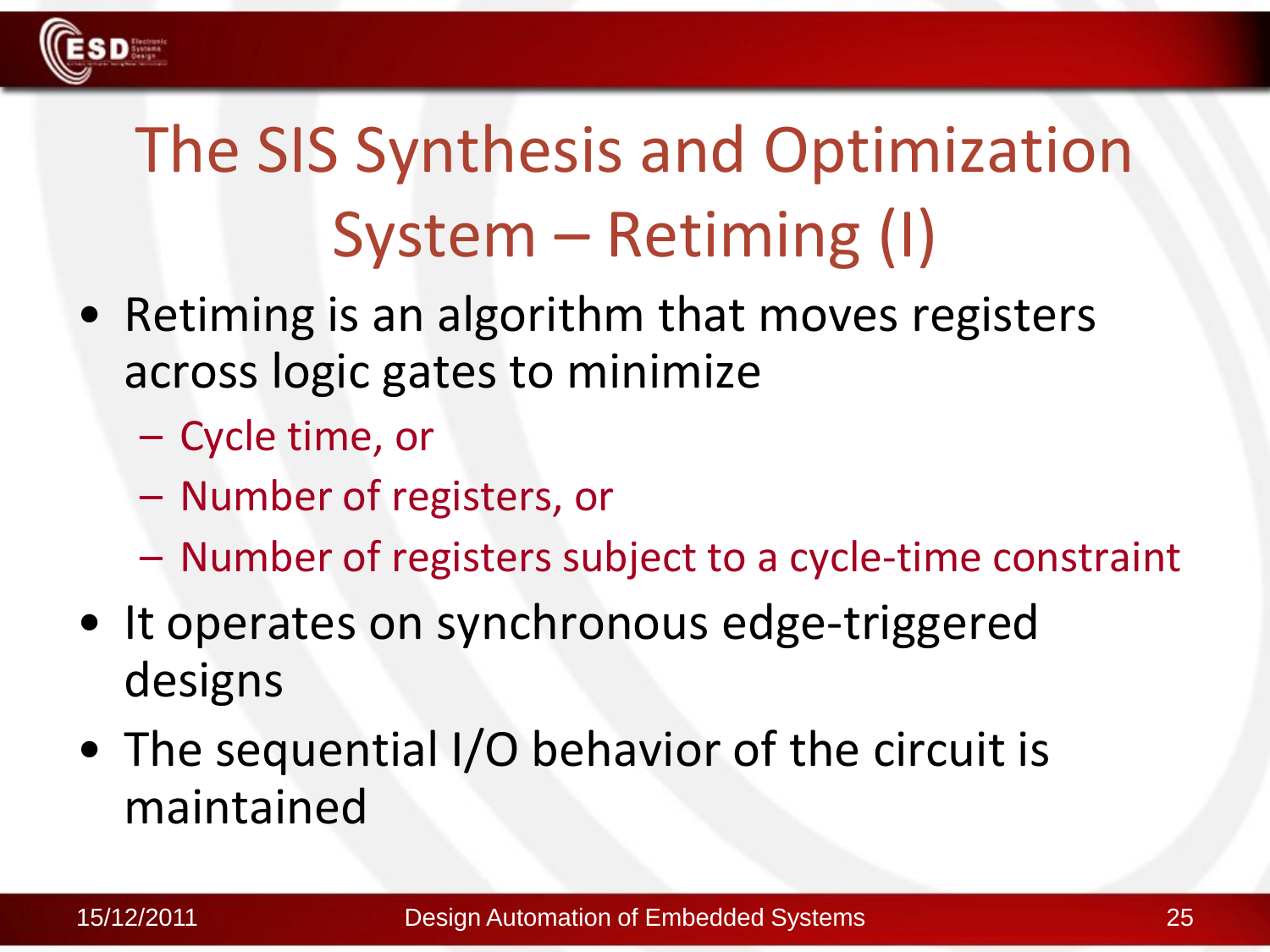

# The SIS Synthesis and Optimization System – Retiming (II)

- In *SIS*, the user may invoke the command *retime* to perform the retiming of the circuit
- sis> *retime*
	- the input is a net-list (blif format)
	- Add more latches, or re-position the latches, to reduces the clock period
		- Generally used to reduce the cycle time of the circuit by adding latches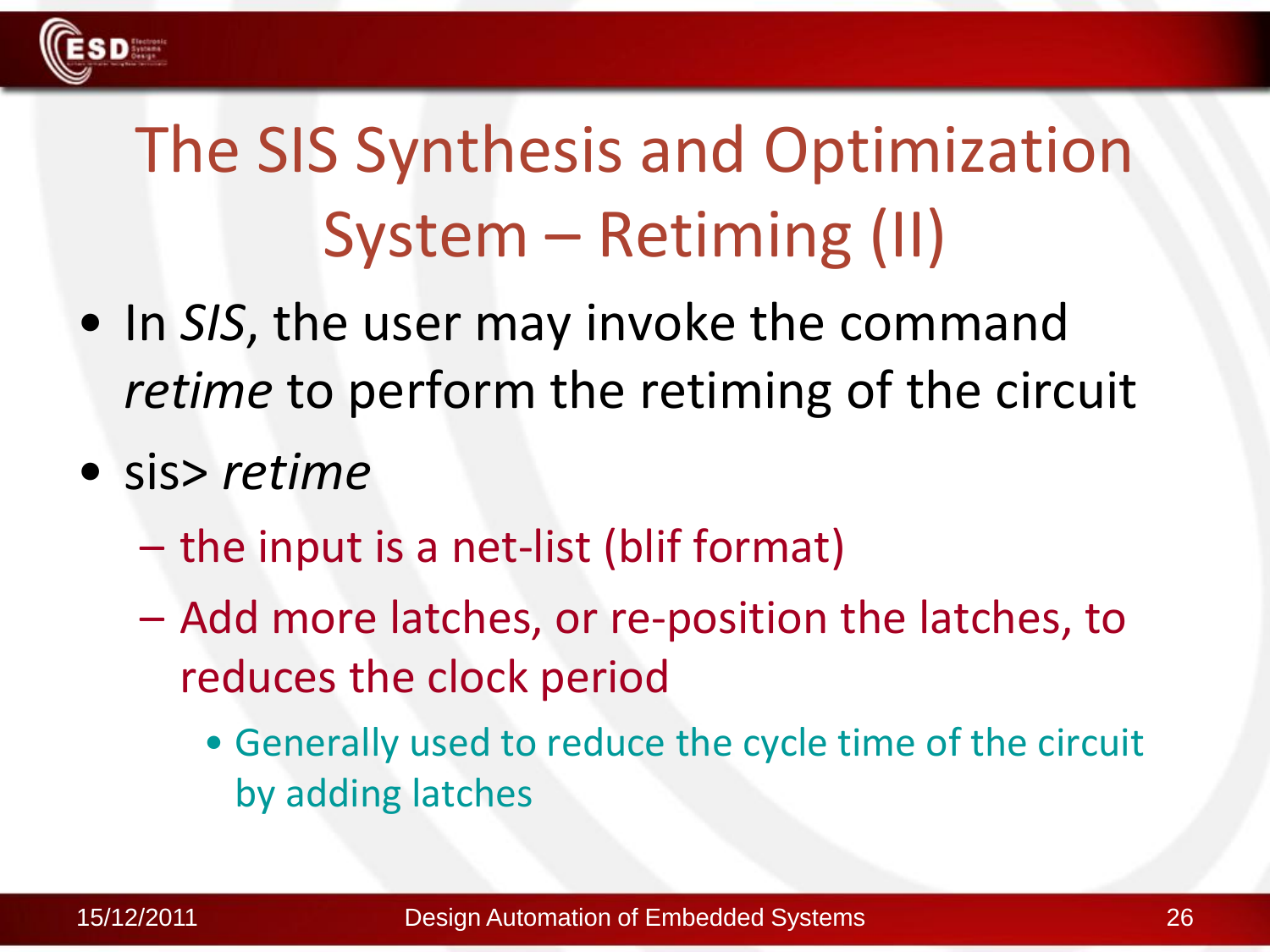

# The SIS Synthesis and Optimization System – Retime and Resynthesis (I)

- Retiming finds optimal register positions without altering the computational logic functions at each node
- Combinational techniques work inside latches boundaries
- Given a sequential circuit, these concepts can be combined
	- Identify the largest subcircuits that can be retimed moving registers to boundaries of the subcircuits
	- After retiming, standard combinational techniques are used to minimize the internal combinational logic
	- Finally, the registers are retimed back into the circuit to minimize cycle time or the number of registers used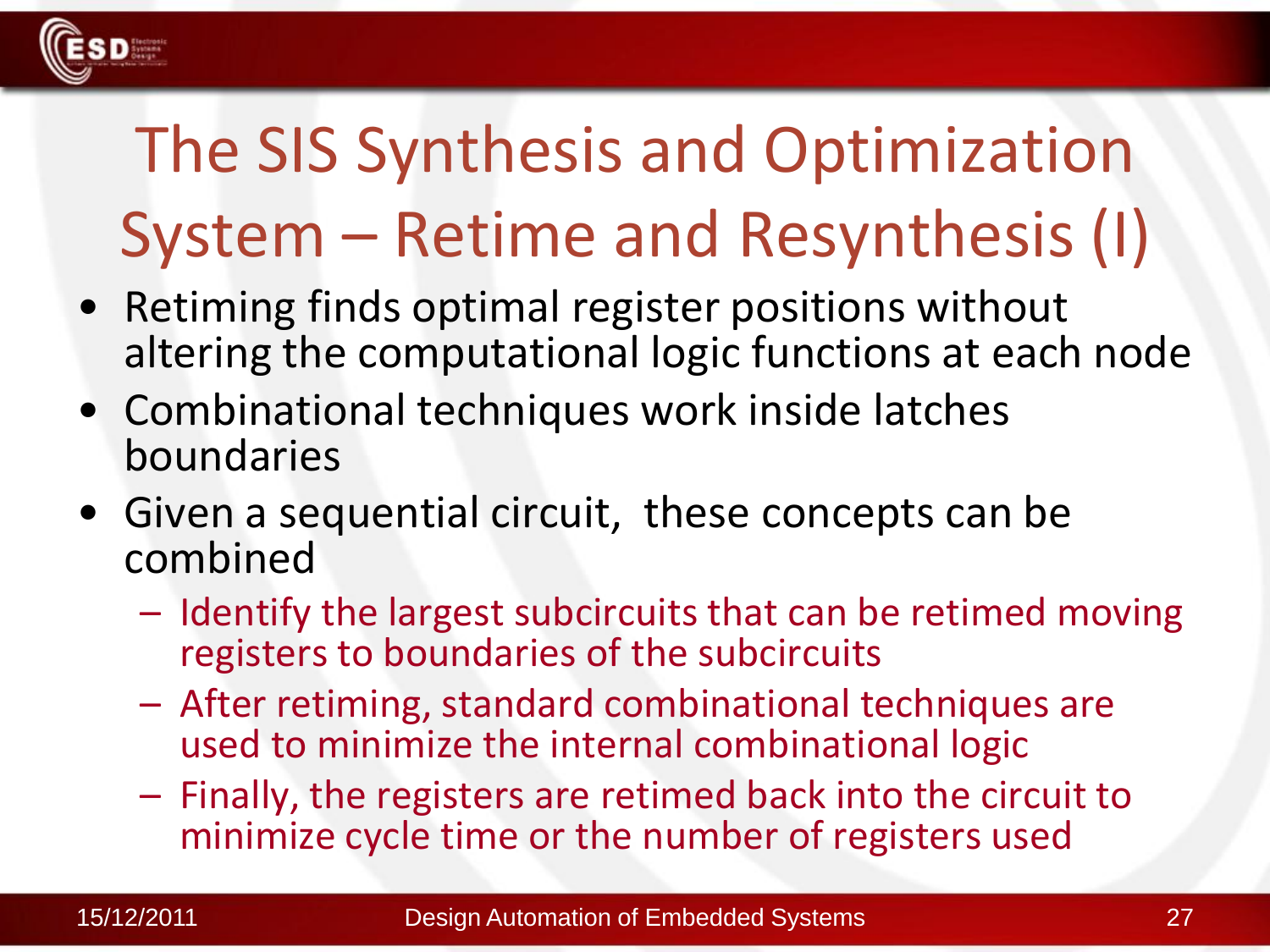

# The SIS Synthesis and Optimization System – Retime and Resynthesis (II)

- In *SIS*, retiming and resynthesis is not implemented yet
	- It is available in recent synthesis systems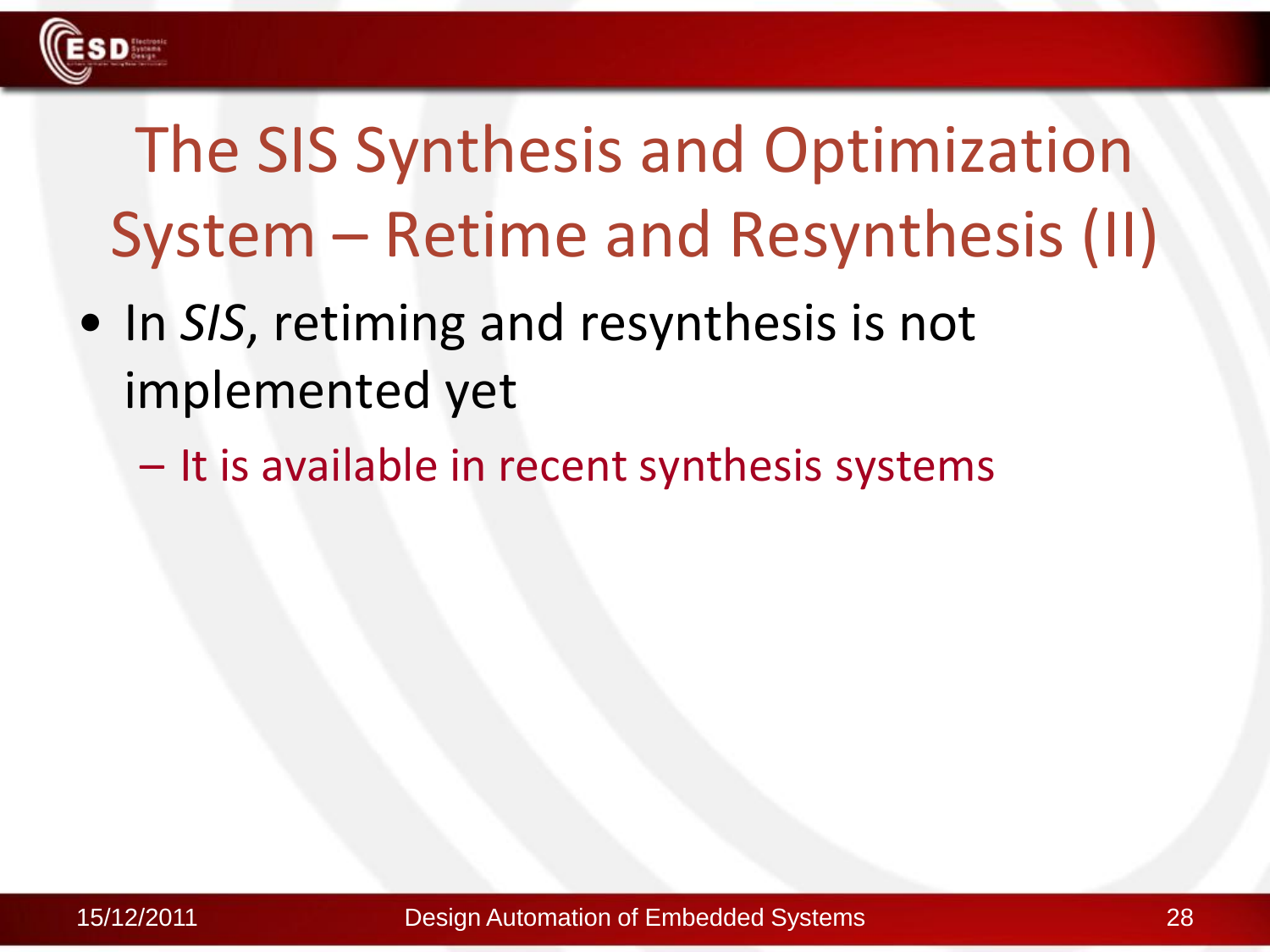

# **USING THE SIS ENVIRONMENT**

15/12/2011 Design Automation of Embedded Systems 29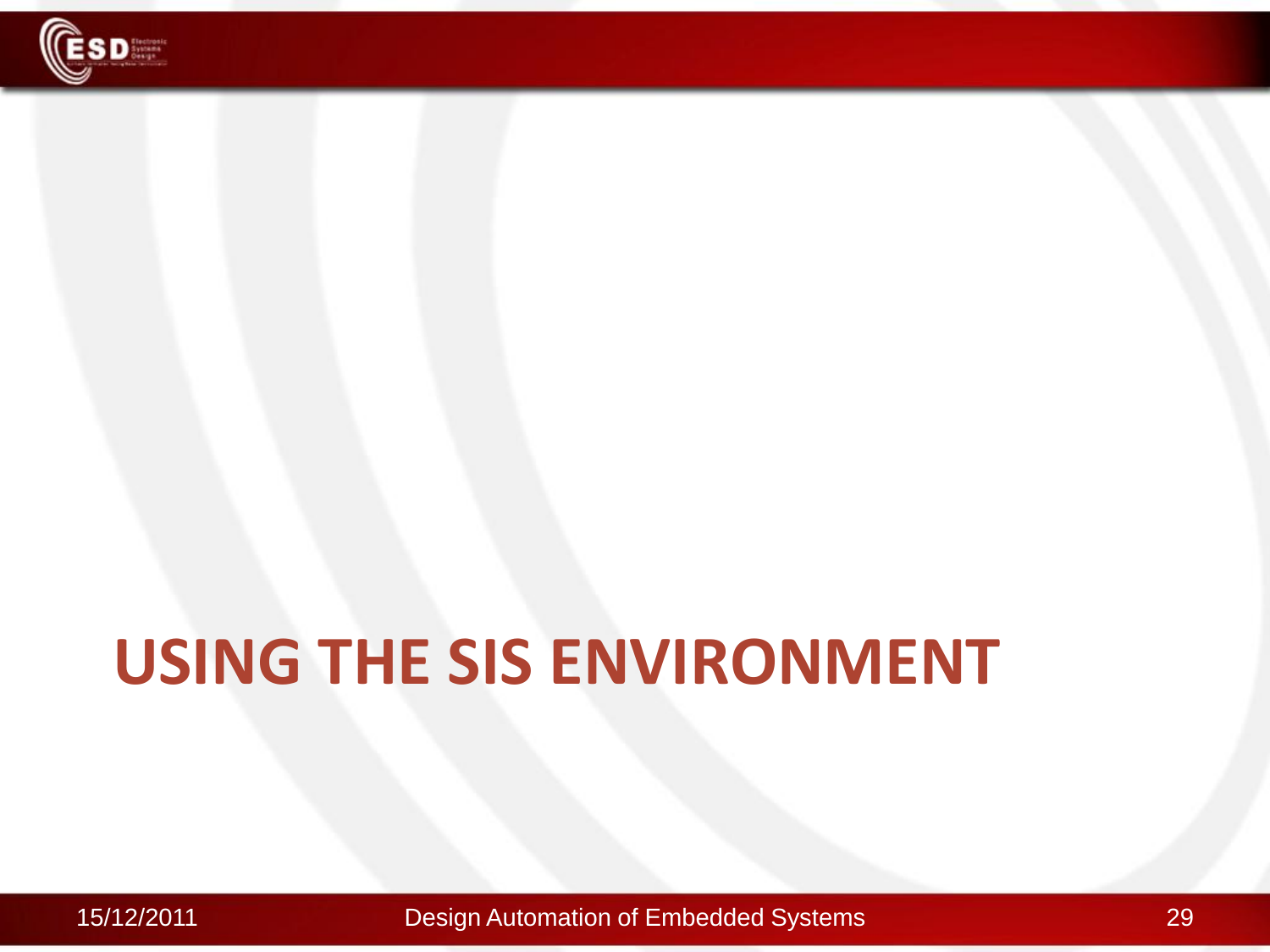

#### **mark1**: the running example

- Synchronous synthesis example
	- the example chosen is **mark1**
		- provided in the MCNC benchmark set
	- the specification is given in the *KISS* format
		- copy it from:

**~ldg/lectures/daes20112012/lesson02/lesson-example**

• File: **mark1.kiss2**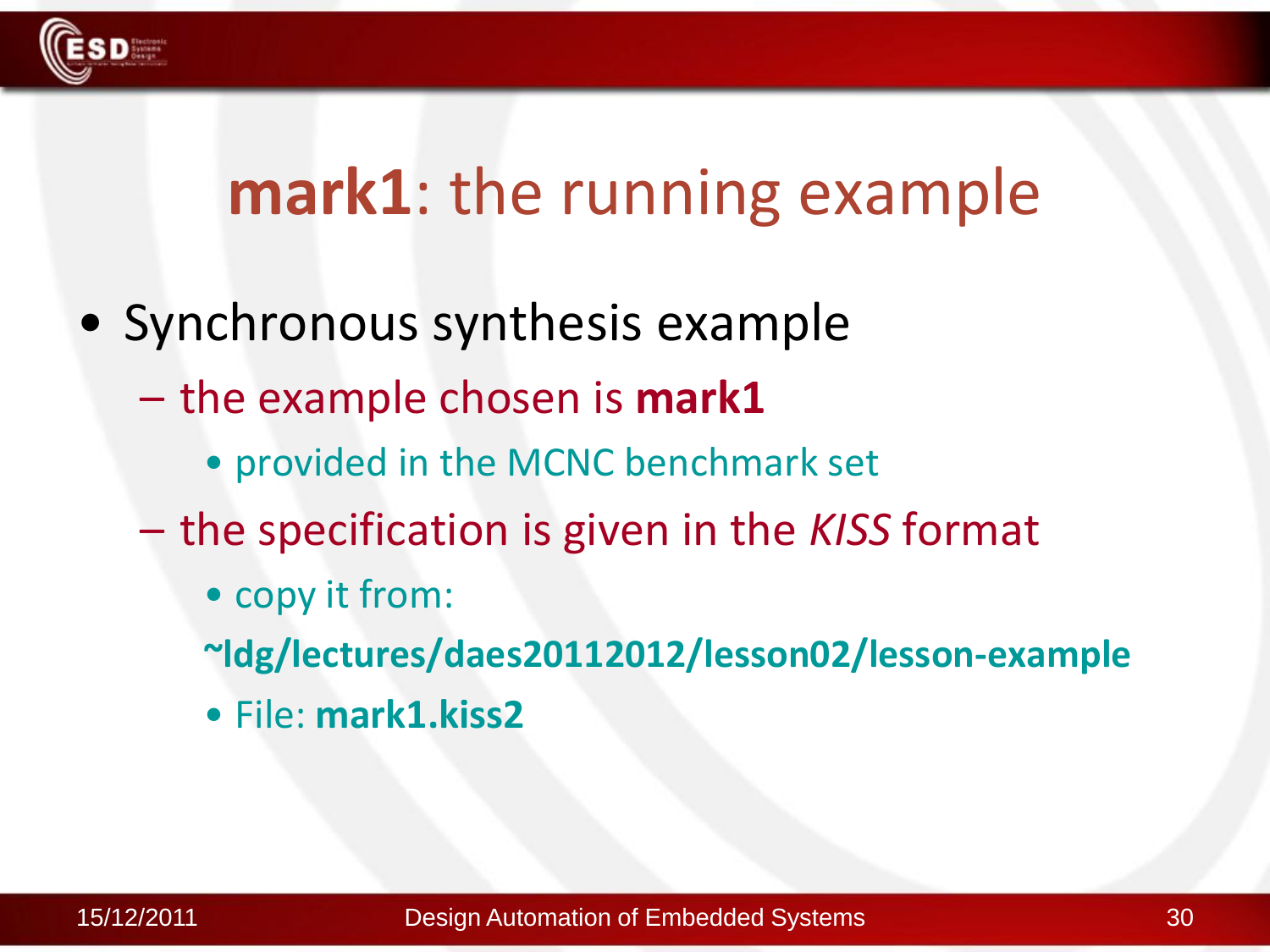

#### Synthesis and optimizations

- SIS provides scripts for performing logic network optimizations
	- The standard *script*
	- The standard *script.rugged*
	- The standard *script.delay*
- Such scripts derive from the experience of SIS developers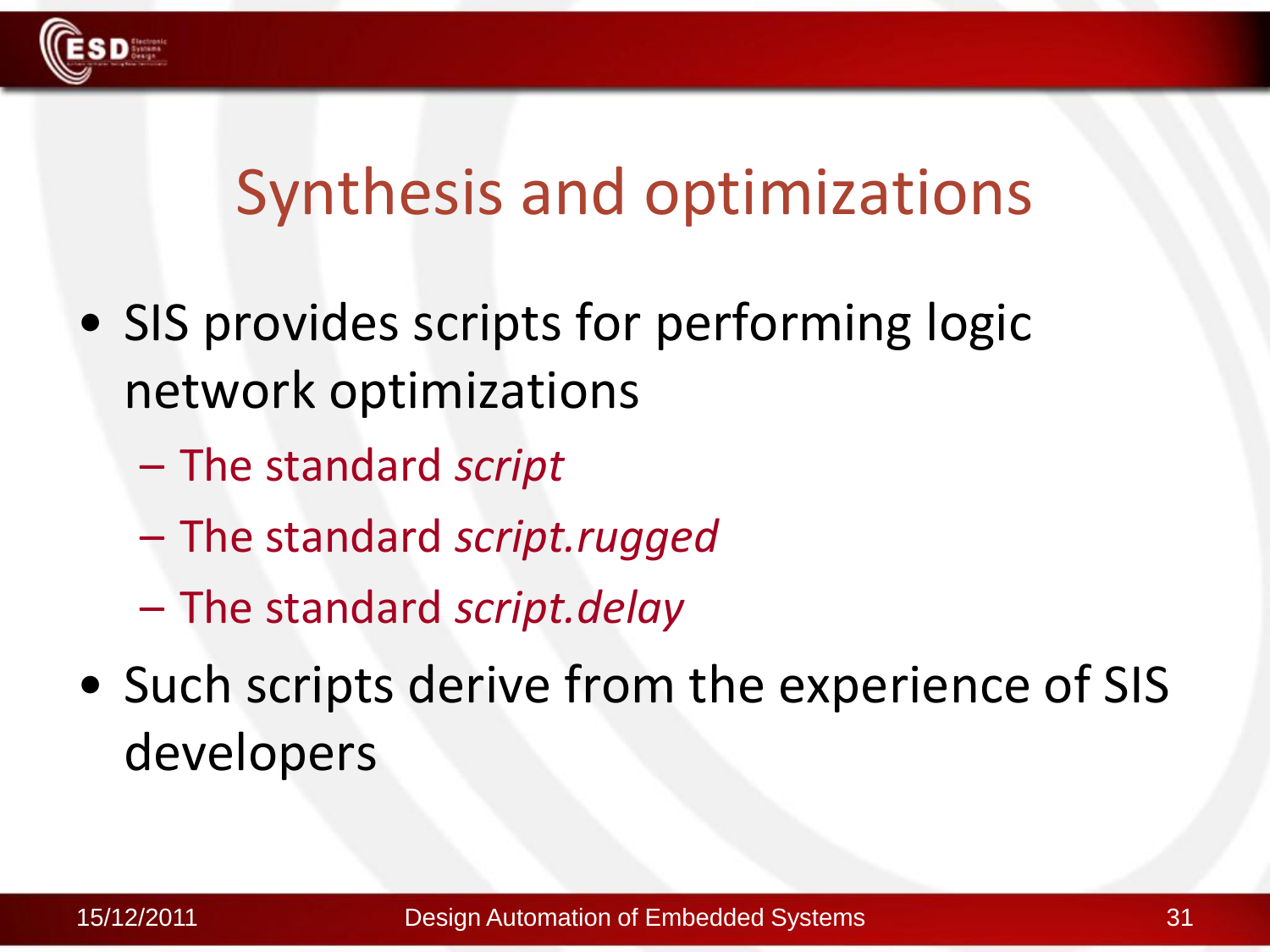

## The standard scripts

#### *script*

```
sweep; eliminate -1
 \mathbf{1}simplify
 \overline{2}3
     eliminate -14
    sweep; eliminate 5
 5
    simplify
 6
 \overline{7}8
     resub-a
 \overline{9}10gkx -abt 30
    resub -a; sweep
11gcx - bt 30
1213resub -a; sweep
14
    gkx - abt 10
15
16resub -a; sweep
    qcx - bt 10
17
    resub -a; sweep
1819
    gkx - ab20
21resub -a; sweep
    qcx -b22resub -a; sweep
23
24
25
     eliminate 0
26
    decomp - q *27
    eliminate -1; sweep
```
#### *script.rugged*

| Ĺ              | sweep; eliminate -1     |
|----------------|-------------------------|
| Ż              | simplify -m nocomp      |
| 3              | eliminate -1            |
| $\frac{1}{2}$  |                         |
| 5              | sweep; eliminate 5      |
| 5              | simplify -m nocomp      |
| 7              | resub -a                |
| ł              |                         |
| Ę              | fx                      |
| J              | resub -a; sweep         |
| L              |                         |
| $\overline{a}$ | eliminate -1; sweep     |
| 3              | full simplify -m nocomp |
| 4              |                         |
|                |                         |

 $\mathbf{1}$ 

#### *script.delay*

| 1               | sweep                     |
|-----------------|---------------------------|
| $2 -$           | $decomp - q$              |
| 3               | tech decomp -o 2          |
| 4               | resub -a -d               |
| 5               | sweep                     |
| 6               | reduce depth -b -r        |
| 7 <sup>7</sup>  | red removal               |
| 8               | eliminate -1 100 -1       |
| 9.              | simplify -1               |
| 10              | full simplify -1          |
| $11 -$          | sweep                     |
| $12 -$          | decomp -q                 |
| $13 -$          | $fx - 1$                  |
| 14              | tech decomp -o 2          |
| 15 <sub>1</sub> | rlib lib2.qenlib          |
| $16 -$          | rlib -a lib2 latch.genlib |
| 17              | map -s -n 1 -AFG -p       |
| 1 9             |                           |

28

#### 15/12/2011 32 Design Automation of Embedded Systems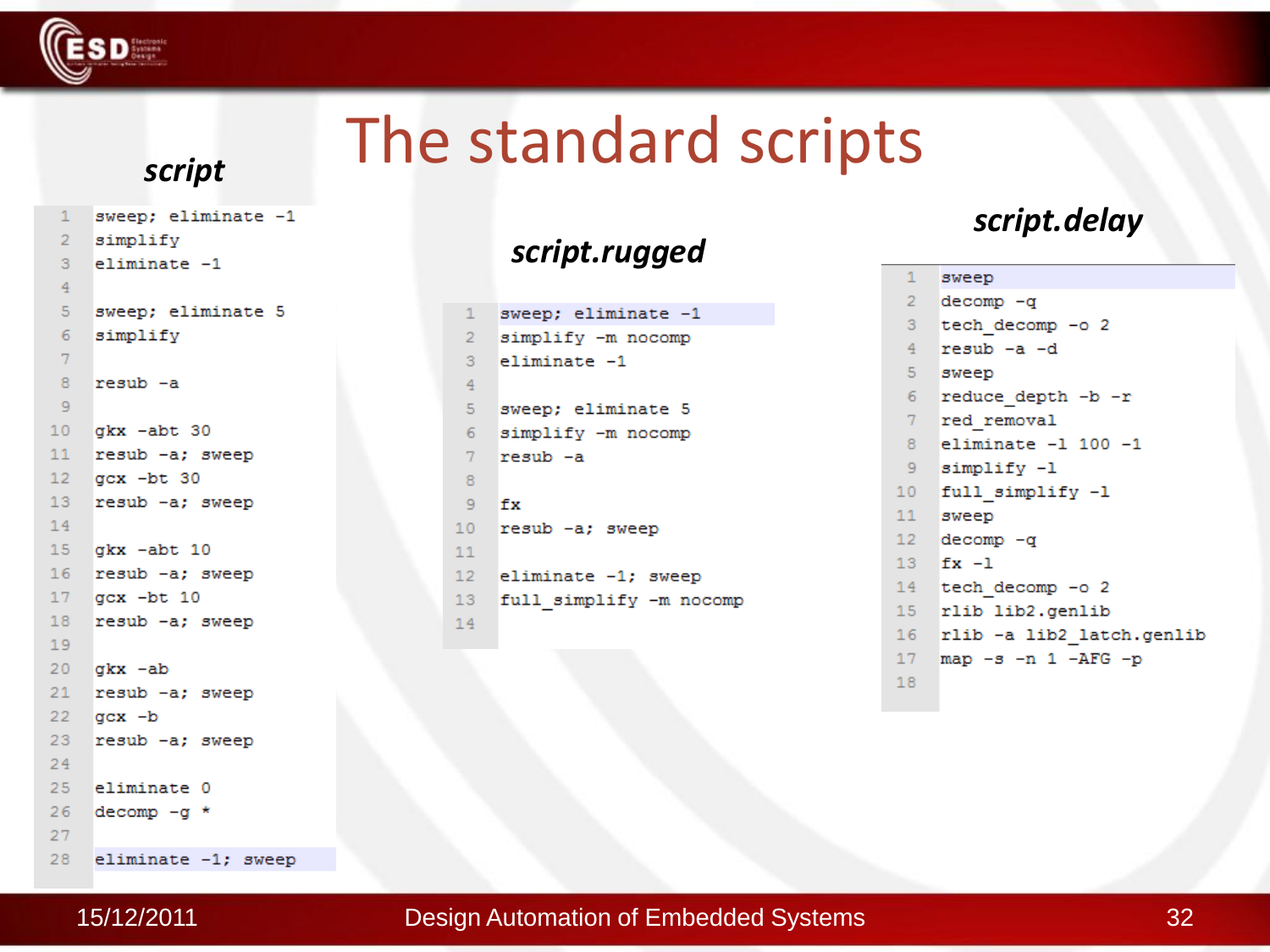

#### The standard *script*

- sis> *source* script
	- Extracts iteratively common cubes and factors, resubstitutes them in the node functions, and collapses nodes whose literal-count savings is above a threshold
	- The result is a circuit with a significant improvement in the number of literals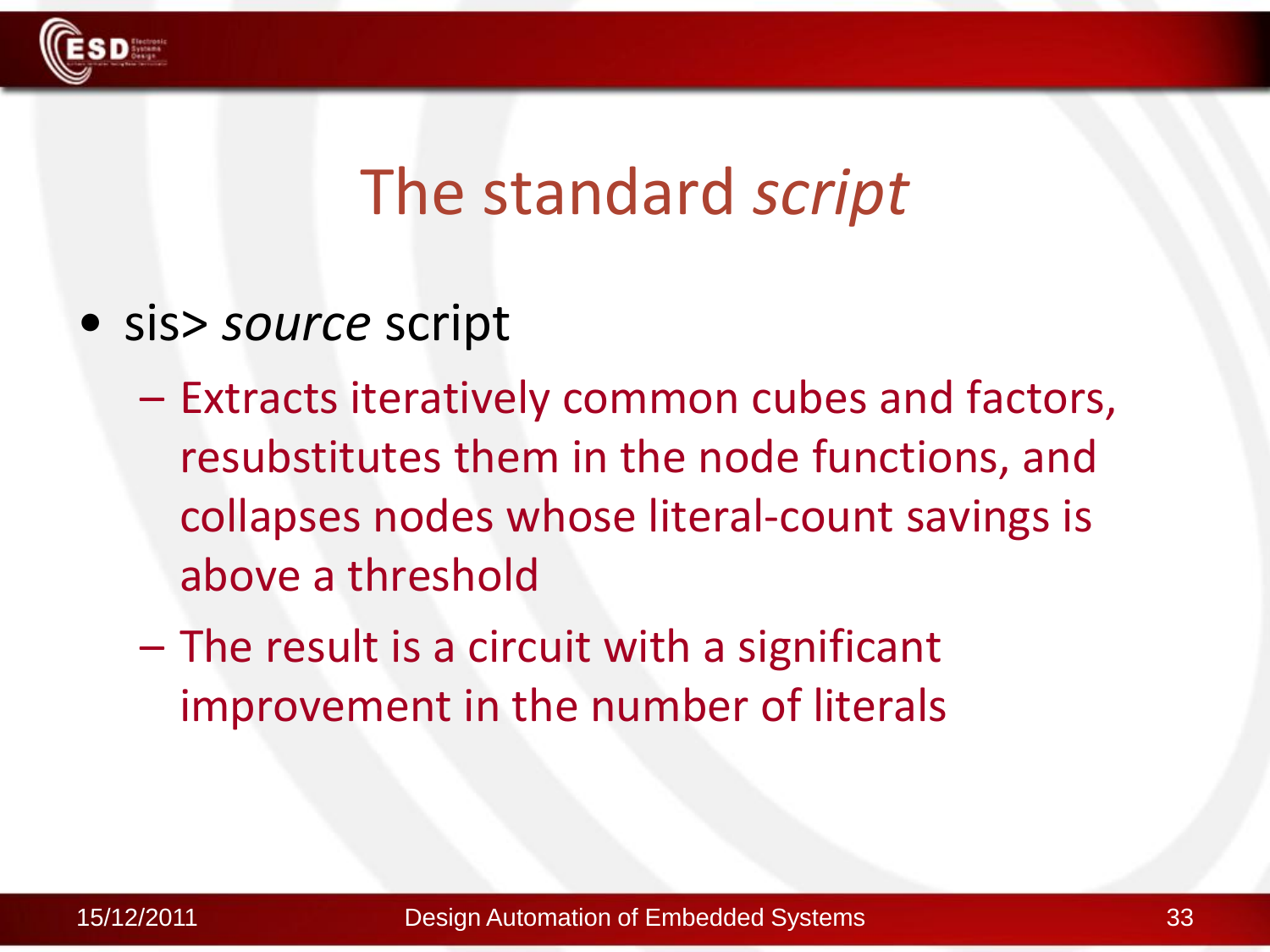

#### The standard *script* (I)

- *# start script*
- *sweep*
	- Successively eliminates all the single-input nodes and constant nodes from the current network
- *eliminate* -1
	- Eliminates all the nodes in the network whose value is less than or equal to a chosen threshold
	- Value of a node
		- Number of literal saved in the literal count for the network by leaving the node in the network
		- -1: node used only once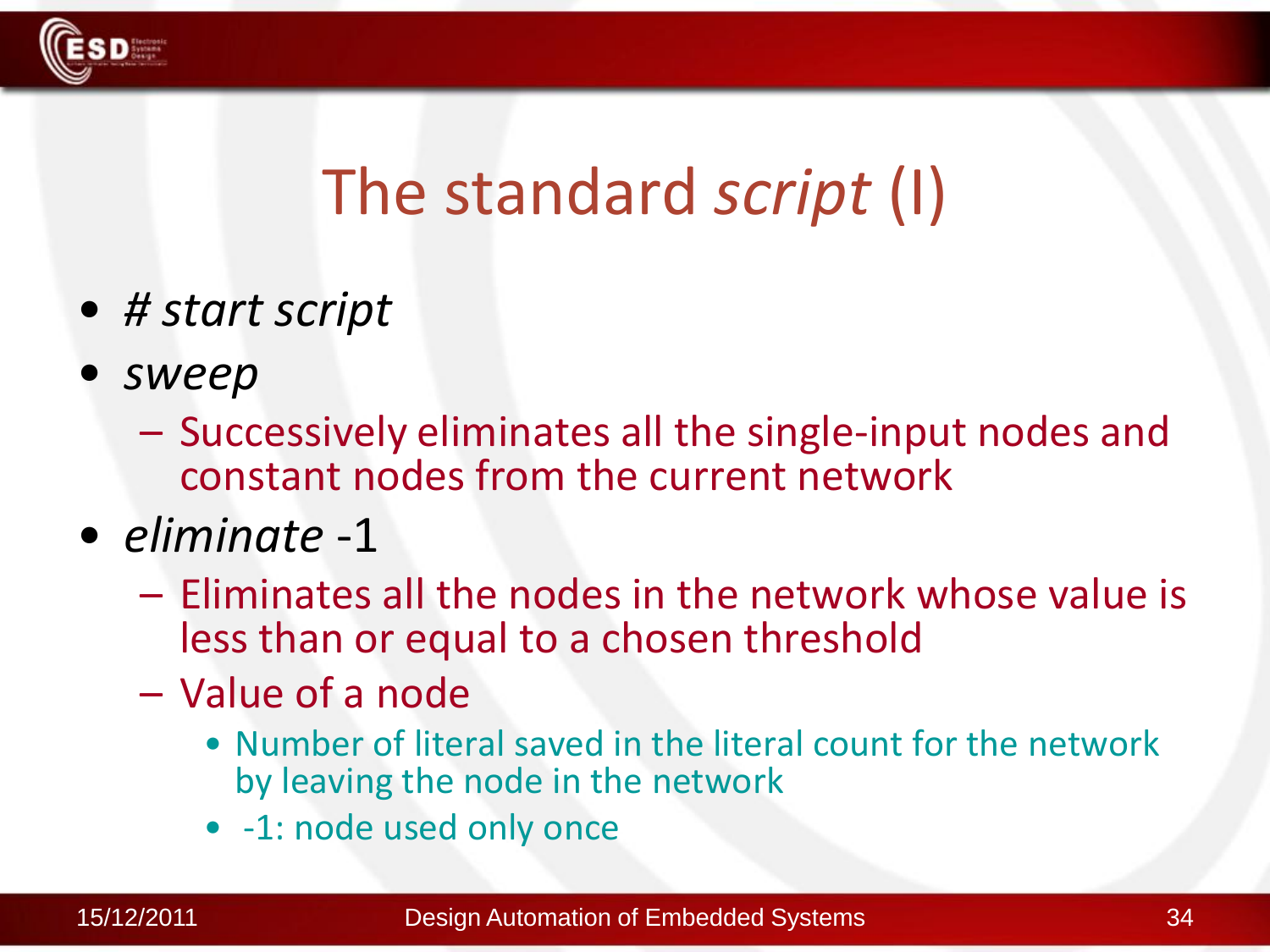

## The standard *script* (II)

- *simplify*
	- Minimizes the SOP representation of logic function at each node
- *resub* -a
	- Substitutes expressions using the algebraic division
- *gkx* -abt 30
	- Extracts multi-cube divisors from the network
		- *-a*: generates all kernels of all functions in the network when building the kernel-intersection table
		- *-b*: chooses the best kernel intersection as the new factor at each step of the algorithm
		- *-t* threshold: sets a threshold such that divisors are extracted only when their value exceeds the threshold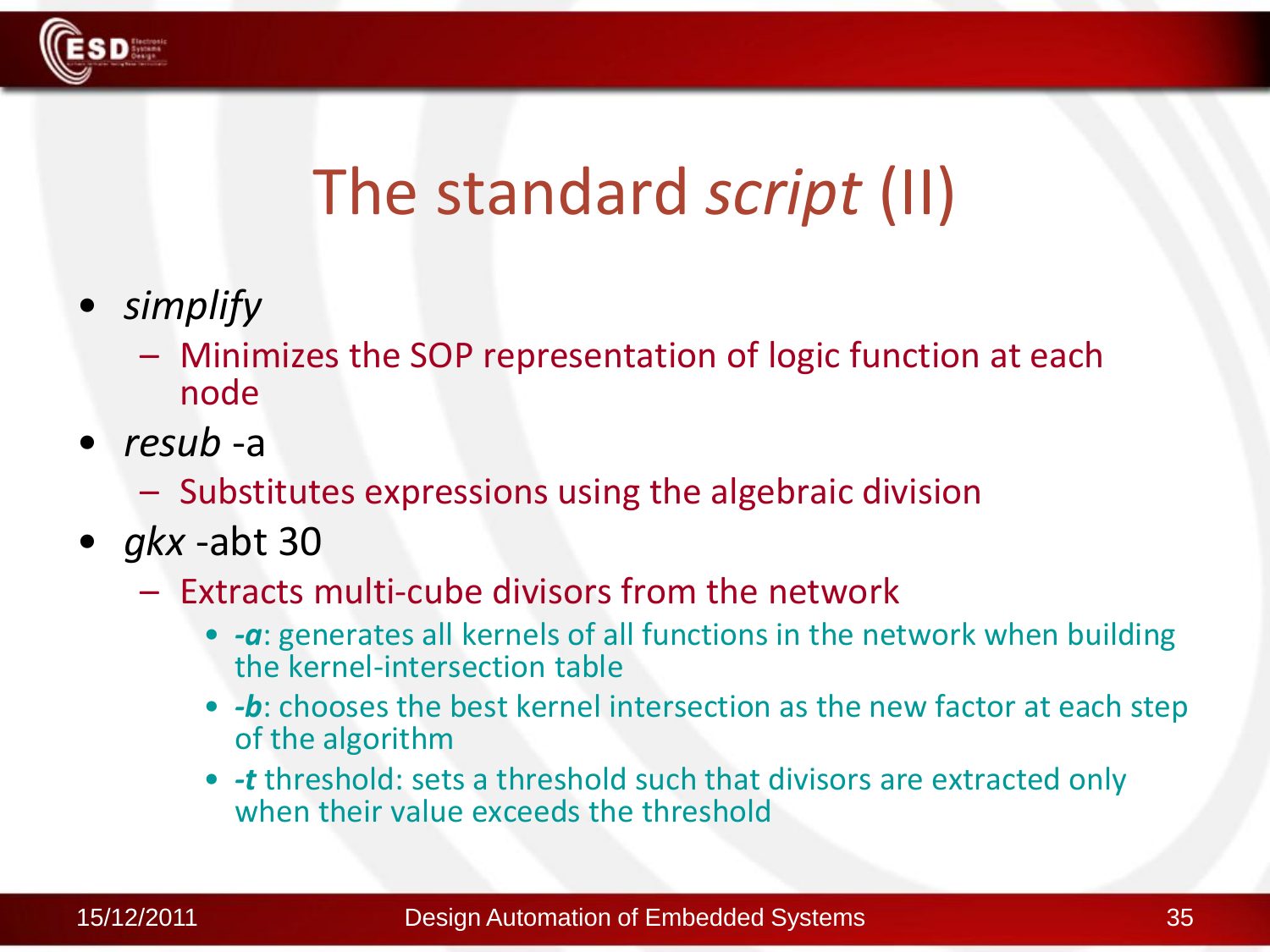

## The standard *script* (III)

- *gcx* -bt 30
	- Extracts common cubes from a network and reexpresses the network in terms of these cubes
		- *-b*: choose the best cube at each step when examining possible cubes to be extracted
		- *-t* threshold: sets a threshold such that only a cube with a value greater than the threshold will be extracted
- *decomp* -g \*
	- Decomposes all the nodes in the node list
		- *-g*: use the best algebraic decomposition for the nodes
- *# end script*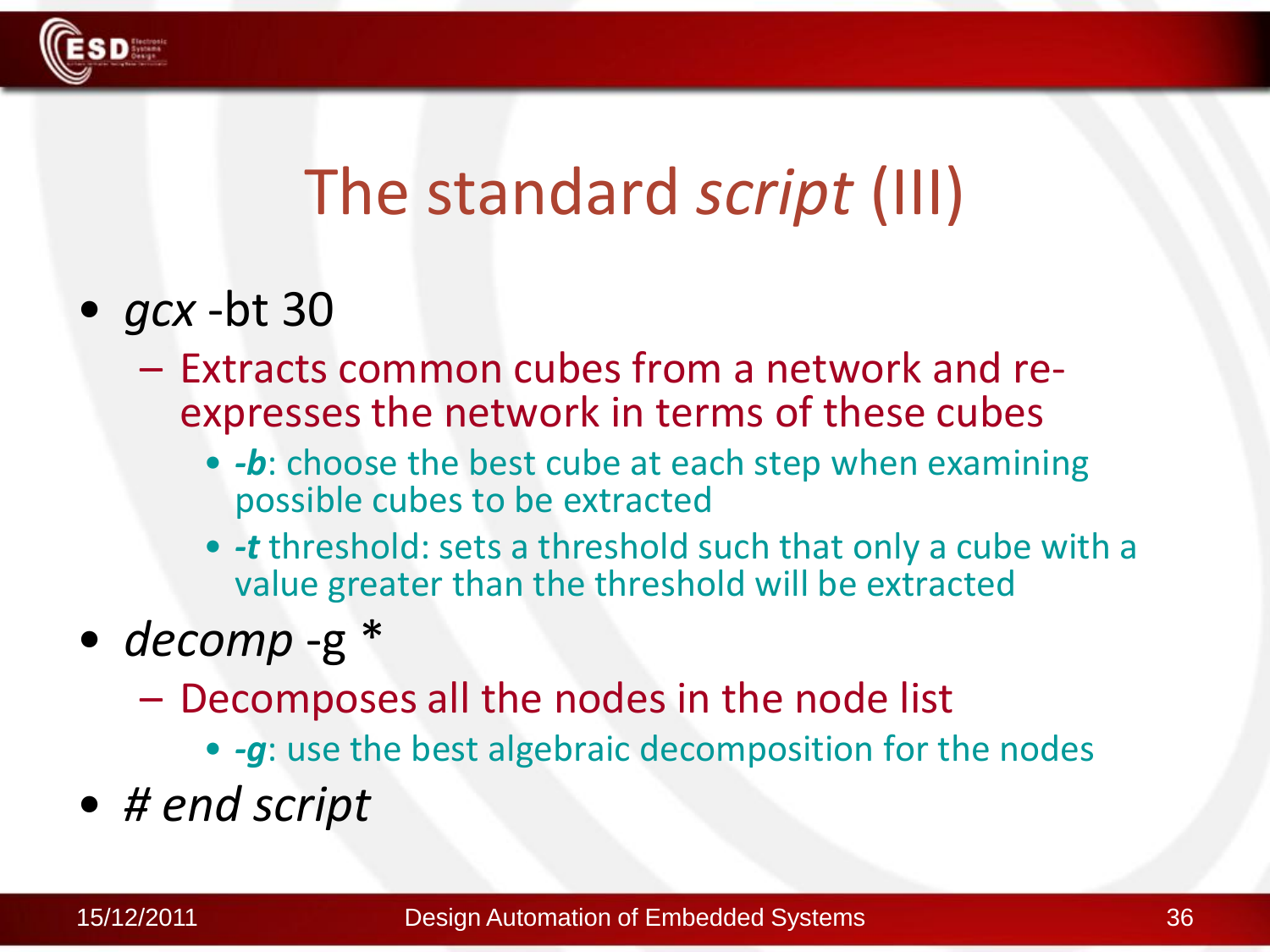

#### The standard *script.rugged*

- sis> *source* script.rugged
	- Extracts factors using *fx*, and quickly reduces the size of the circuit; *full\_simplify* is used for powerful node minimization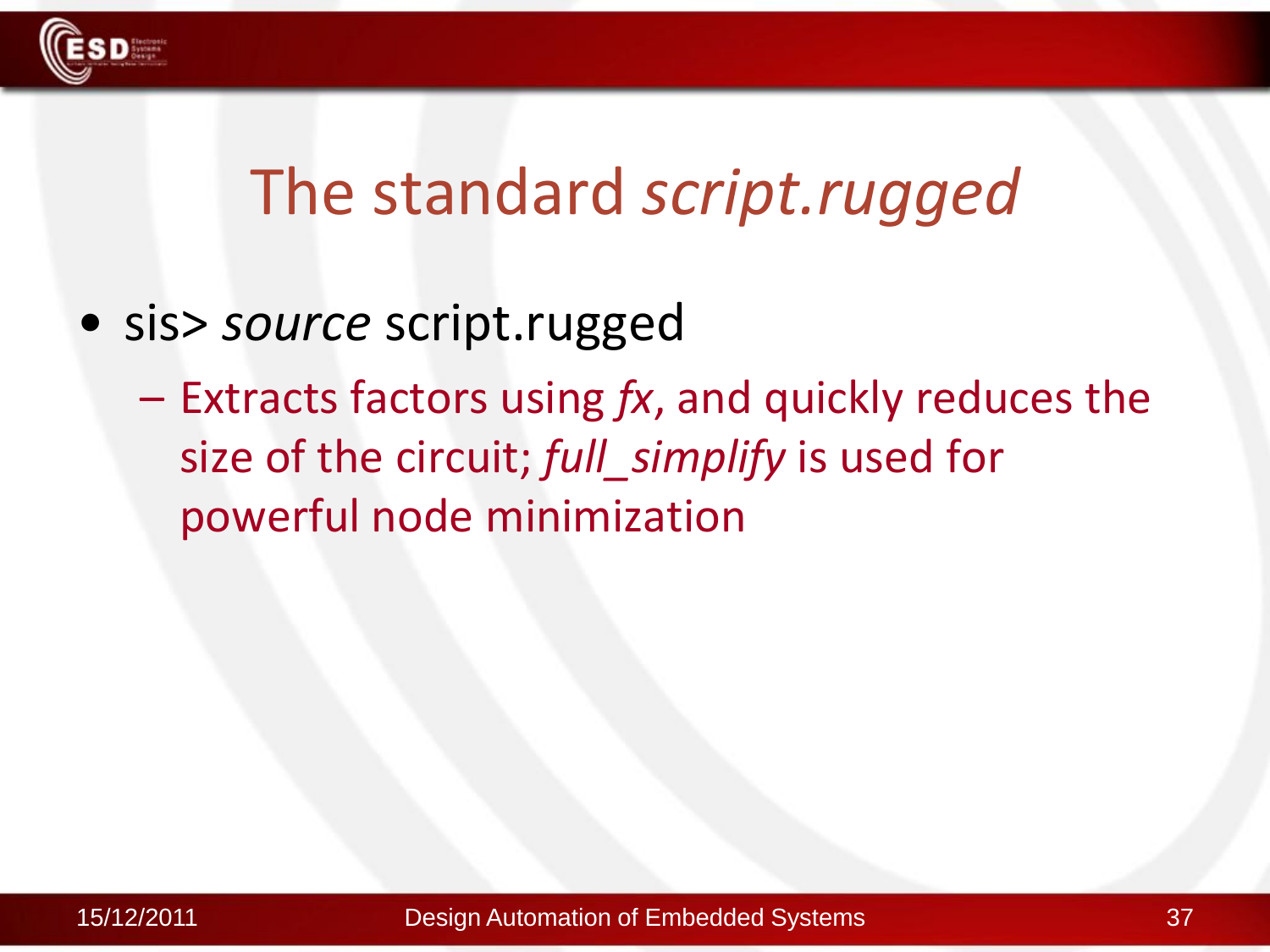

# The standard *script.rugged* (I)

- *# start script.rugged*
- *simplify* -m nocomp
	- simplifies each node in the network
		- -m nocomp: invoke the full minimization procedure but does not compute the complete offset
- *full simplify* -m nocomp
	- simplifies each node in the network (larger DC set)
		- -m nocomp: invoke the full minimization procedure but does not compute the complete offset
- *# end script.rugged*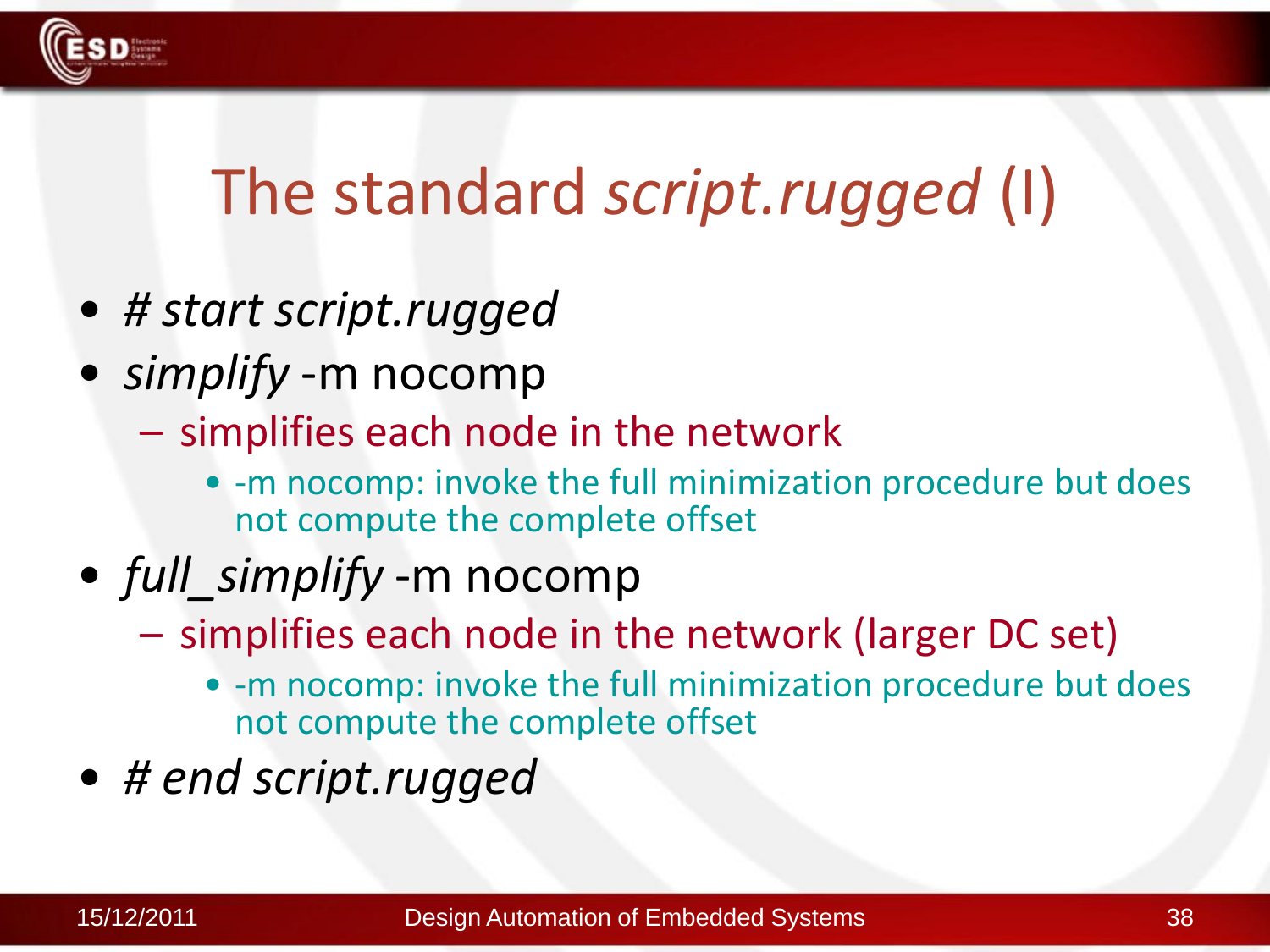

## The standard *script.delay*

- sis> *source* script.delay
	- Targets performance optimization

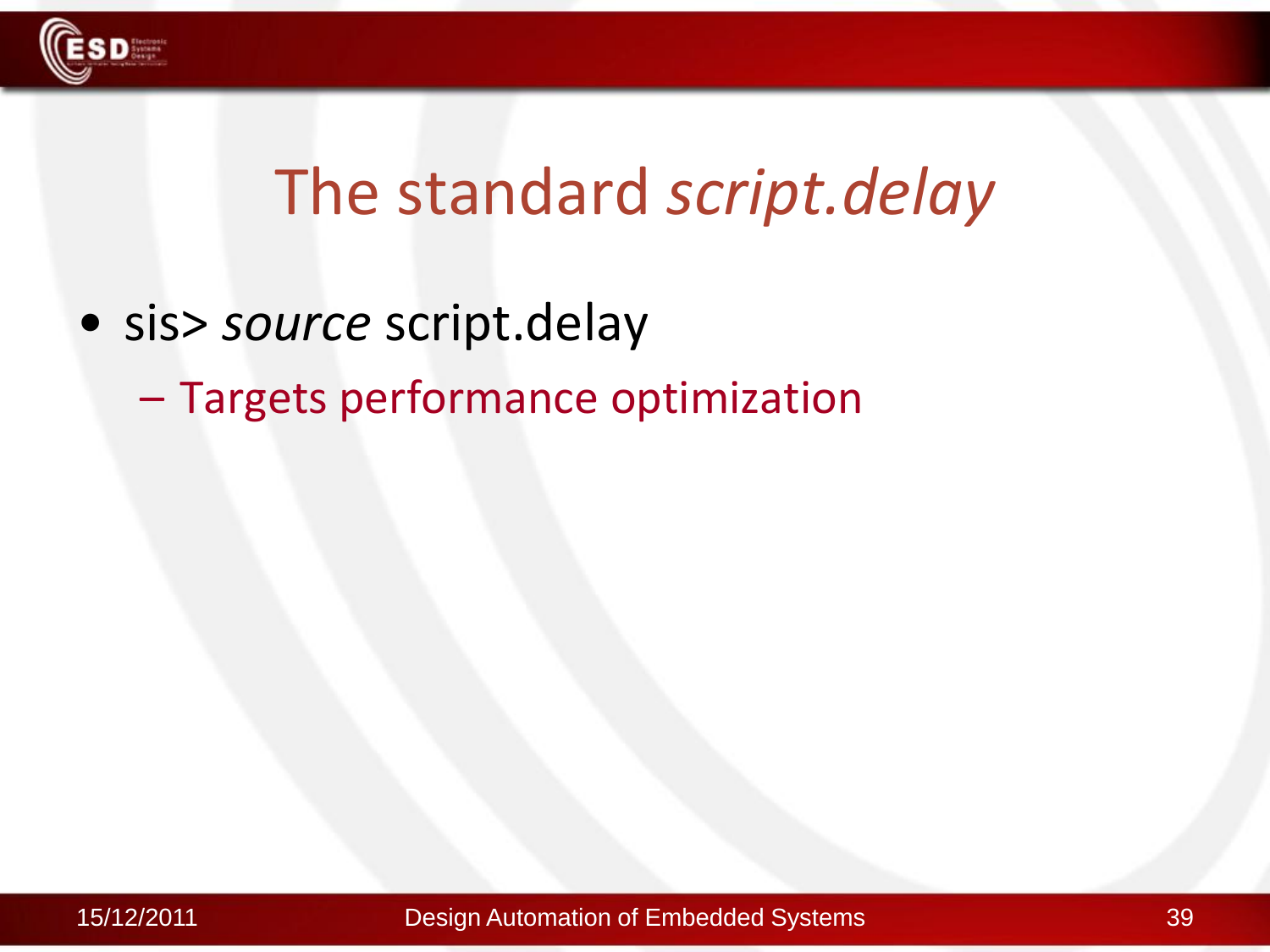

# The standard *script.delay* (I)

- *# start script.delay*
- sis> *decomp* -q
	- Decomposes all the nodes in the network
		- -q: quick decomp algorithm is used which extracts out an arbitrary kernel
- sis> *tech\_decomp* -o 2
	- Decomposes all the nodes in the current network into AND or OR gates
		- -o: OR gates with 2 fanins will be used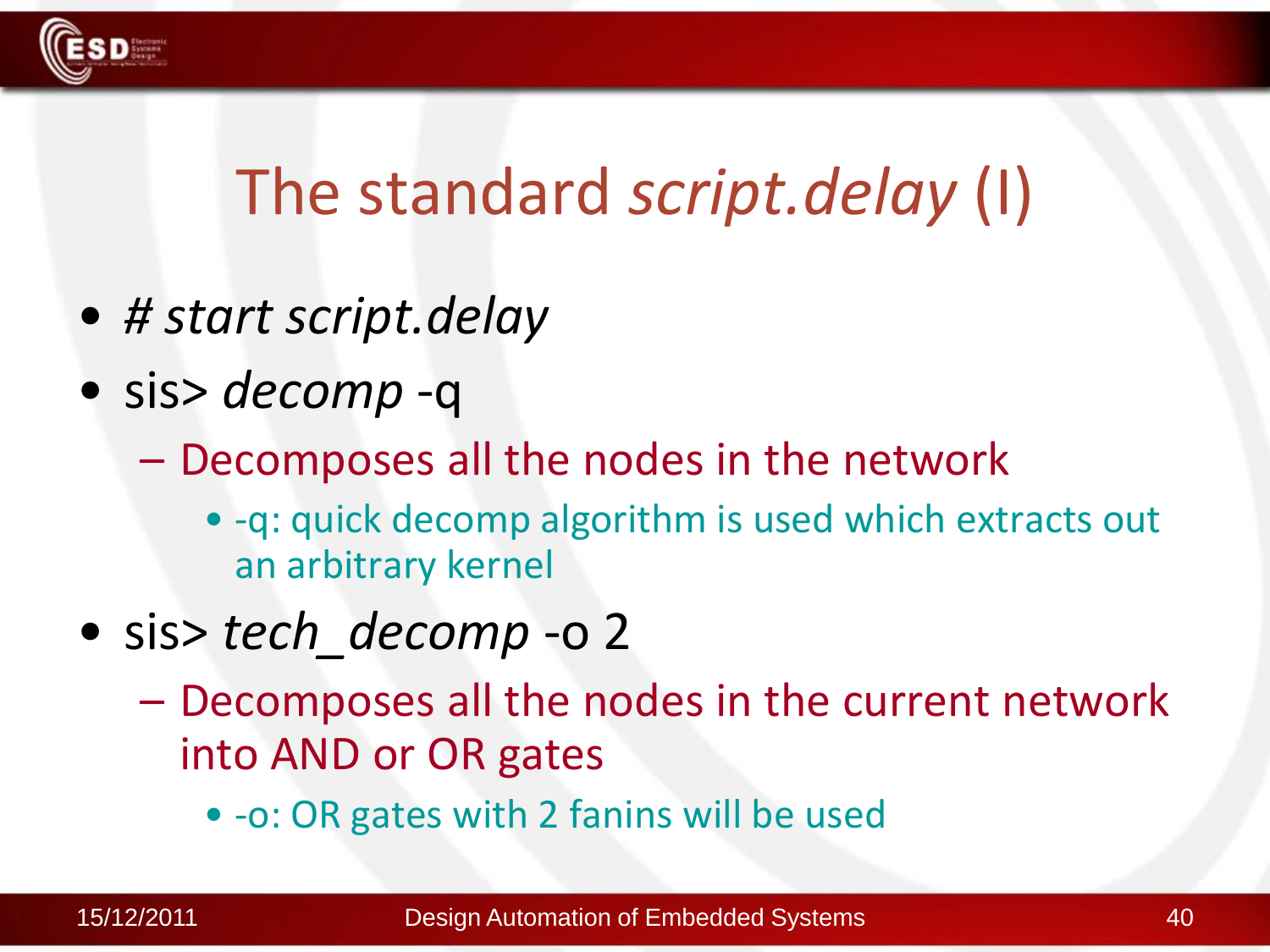

# The standard *script.delay* (II)

- sis> *resub* -a -d
	- -d: directs resub not to use the complement of a given node in algebraic resubstitution

#### • sis> *reduce\_depth* -b -r

- command used to improve the speed of a network before technology mapping
	- -b: performs clustering under the duplication ratio 2
	- -r: limits the duplication of logic
- sis> *red\_removal*
	- performs sequential redundancy removal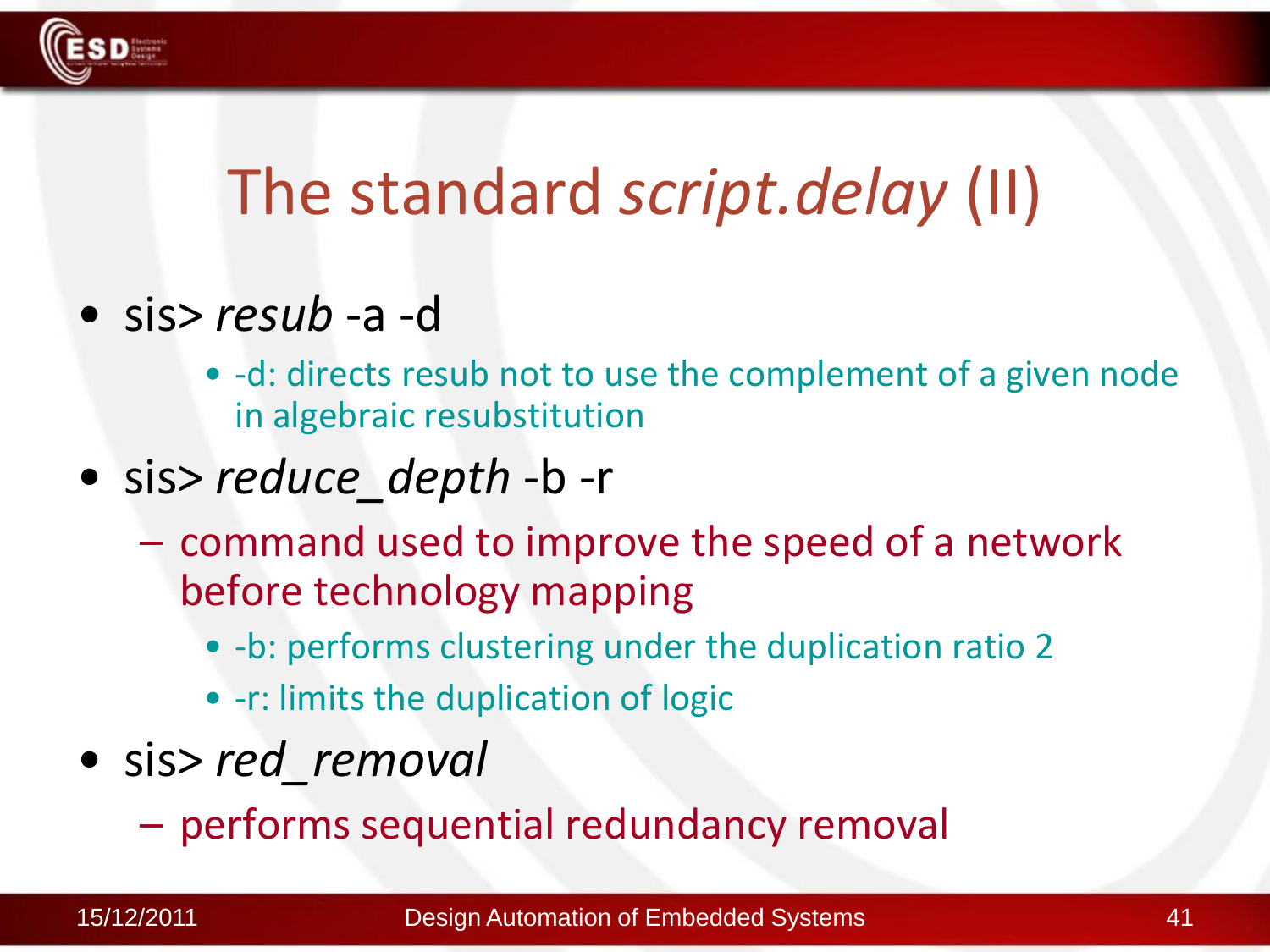

# The standard *script.delay* (III)

- sis> *map* -n 1 –AFG -p
	- This command will produce a minimum delay circuit
		- -n 1: better tree-covering algorithm
		- -A: recovers area after fanout optimization at little delay cost
		- -F: performs fanout optimization
		- -G: recovers area after fanout optimization at no cost in delay by resizing all gates in the network
		- -p: ignores the delay information and forces the arrival times and required times to be all 0
- *# end script.delay*